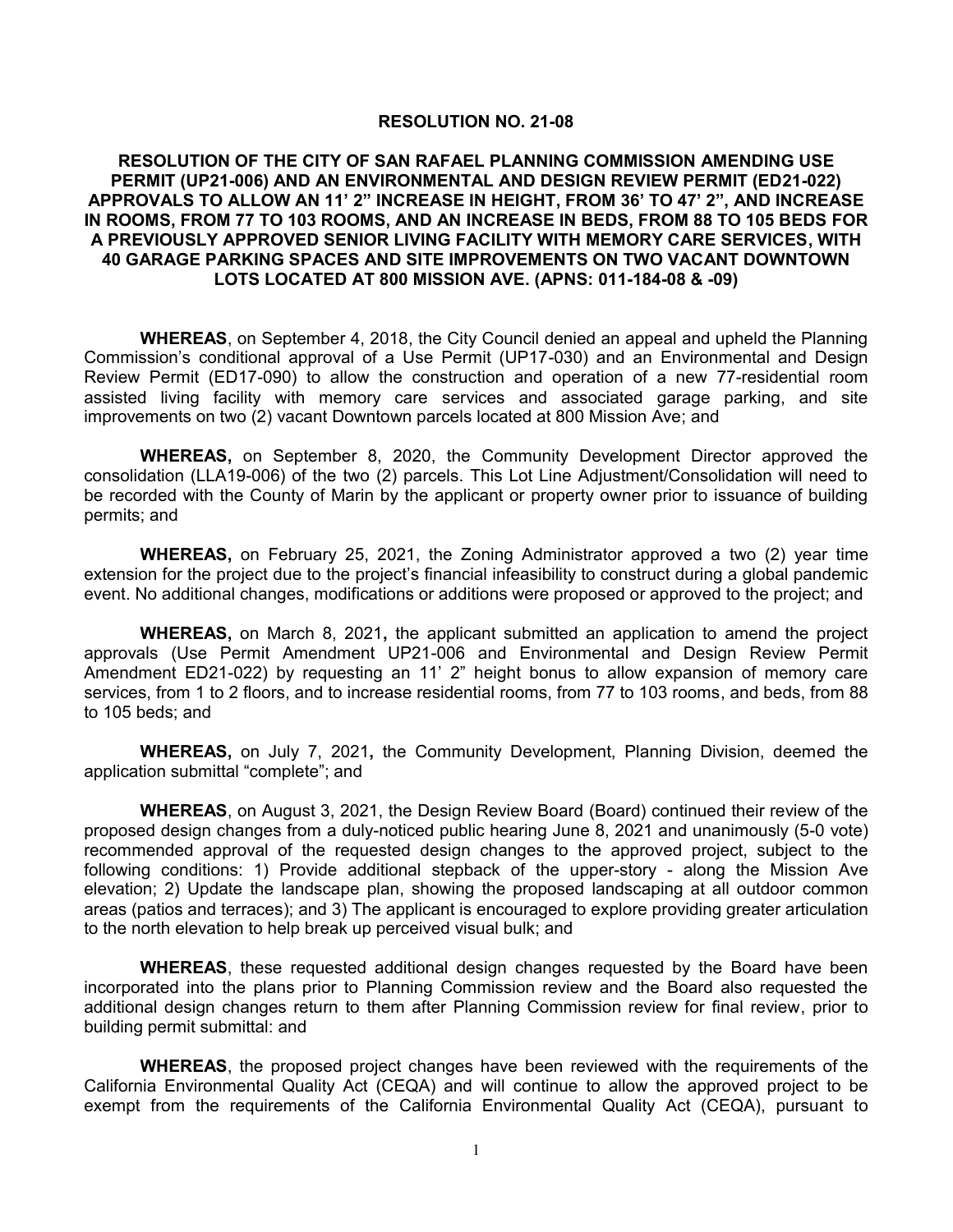Sections 15305(a) (*Class 5; Minor Alterations to Land Use Limitations*) and 15332 (*Class 32; In-Fill Development Project*) of the CEQA Guidelines which exempts: 1) Minor lot line adjustments on lots with an average slope of less than 20%; and 2) In-fill development which meet specific conditions; and

**WHEREAS,** on August 2, 2021 the City Council adopted a comprehensive new General Plan 2040 to set the City's General Plan goals, policies and programs through the year 2040; and

**WHEREAS,** on August 16, 2021 in connection with the adoption of General Plan 2040, the City Council adopted Ordinance No. 1996 adopting amendments to the San Rafael Municipal Code (SRMC) Title 14 – Zoning to introduce, reference and incorporate the Downtown Precise Plan Form-Based Code by: a) establishing a new Downtown Mixed-Use (DMU) District that encompasses the boundaries of the Downtown Precise Plan area and serves as the base zoning and foundation for the Form-Based Code; b) amending, deleting and replacing certain zoning provisions applicable to Downtown San Rafael; and c) introducing new provisions to address and reference the Downtown Precise Plan Form-Based Code; and

**WHEREAS,** on August 16, 2021, in connection with the adoption of General Plan 2040, the City Council adopted Ordinance No. 1997 adopting the Downtown San Rafael Precise Plan – Chapter 9 Downtown Form-Based Code to serve as the primary regulatory City zoning code for Downtown San Rafael; and

**WHEREAS,** the new zoning regulations in Ordinance No. 1996 and Ordinance No. 1997 would be applicable to the proposed project at 800 Mission Avenue; however staff is recommending that, to avoid unnecessary disruption of the processing of applications for development in Downtown San Rafael that were deemed complete prior to adoption of these new zoning regulations, those development applications, including the project at 800 Mission Avenue, should be grandfathered for processing and approval subject to the zoning regulations in effect prior to the adoption of Ordinances No. 1996 and No. 1997 on August 16, 2021; and

**WHEREAS,** staff intends to place an ordinance approving such grandfathering on the agenda for the City Council's meeting on November 2, 2021; and

**WHEREAS,** the applicant has requested the City of San Rafael Planning Commission (Planning Commission) to consider the application for 800 Mission Avenue pursuant to the zoning regulations in effect prior to August 16, 2021, with the understanding and agreement that any approval of the application must be conditioned on the City Council acting to approve the ordinance staff has proposed to exempt from the new zoning regulations those Downtown development applications deemed complete prior to August 16, 2021; and

 **WHEREAS,** the Planning Commission is willing to review the project application pursuant to the zoning regulations in effect prior to August 16, 2021 on that basis; and

**WHEREAS,** on October 12, 2021, the Planning Commission held a duly-noticed public hearing on the proposed design changes to the approved project (Use Permit Amendment UP21-006 and Environmental and Design Review Permit Amendment ED21-022) and accepted all oral and written public testimony and the written report of the Community Development Department Planning staff and closed said hearing on that date;

**NOW, THEREFORE, BE IT RESOLVED,** that this resolution shall become effective only upon the effective date of an ordinance adopted by the San Rafael City Council which ordinance requires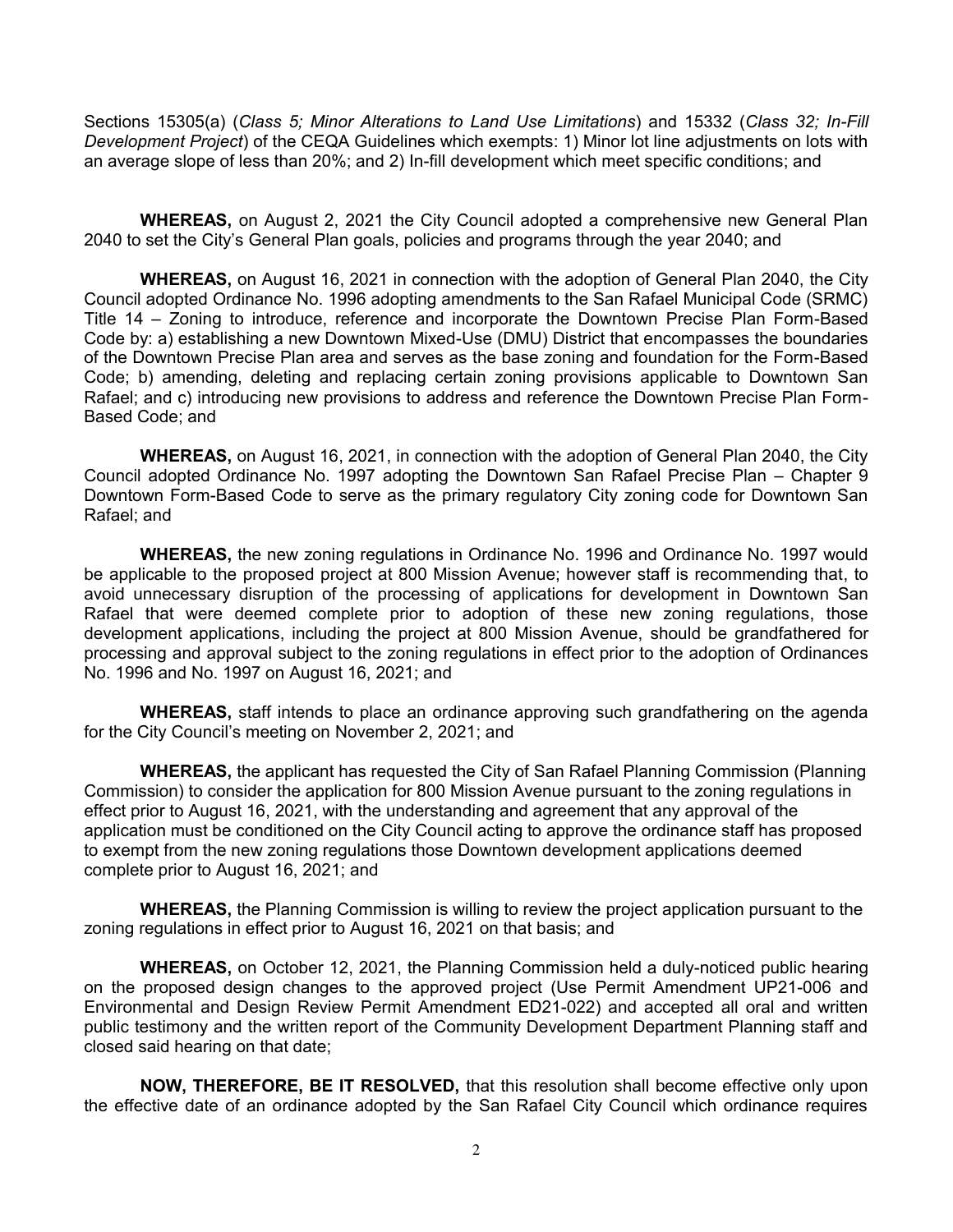that the City only apply to applicant's project those zoning ordinances, standards and regulations in place at the time of submission of applicant's complete development application. For purposes of this resolution "zoning ordinances, standards and regulations," means the City's general plan, precise plan, zoning, design review standards and criteria, and subdivision standards and criteria;

**BE IT FURTHER RESOLVED**, that the Planning Commission hereby makes the following findings related to the applications to amend the prior project approvals (Use Permit Amendment UP21- 006 and Environmental and Design Review Permit Amendment ED21-022):

#### **Use Permit Amendment (UP21-006) Findings**

- A. The proposed use continues to be in accord with the General Plan 2020, the objectives of the Zoning Ordinance, and the purposes of the previous Multifamily Residential-High Density (HR1) District zoning in which the project site is located in, given that:
- 1. The amended project will be consistent with all pertinent General Plan 2020 policies, including, but not limited to:
	- *Land Use Policy LU-12 (Building Heights). Citywide height limits in San Rafael are described in Exhibits 7 and 8. For Downtown height limits see Exhibit 9.*
	- *Community Design Policy CD-1d (City Image) Landscape Improvements) recognizes that landscaping is a critical design component to. Encourage maximum use of available landscape area to create visual interest and foster sense of the natural environment in new and existing developments. Encourage the use of a variety of site appropriate plant materials.*
	- *CD-2 (Neighborhood Identity) Recognize and promote the unique character and integrity of the city's residential neighborhoods and Downtown. Strengthen the "hometown" image of San Rafael by: a) Maintaining the urban, historic, and pedestrian character of the Downtown; b) Preserving and enhancing the scale and landscaped character of the City's residential neighborhoods; c) Improving the appearance and function of commercial areas; and d) Allowing*  limited commercial uses in residential neighborhoods that serve local residents and create *neighborhood-gathering places.*
	- *CD-3 (Neighborhoods) seeks to recognize, preserve and enhance the positive qualities that give neighborhoods their unique identities, while also allowing flexibility for innovative design. New development should respect the context and scale of existing neighborhoods.*
	- *CD-5 (Views) seeks to respect and enhance to the greatest extent possible, views of the Bay and its islands, Bay wetlands, St. Raphael's church bell tower, Canalfront, marinas, Mt. Tamalpais, Marin Civic Center and hills and ridgelines from public streets, parks and publicly accessible pathways.*
	- *CD-7 (Downtown and Civic Center) Build upon the character of these areas by controlling land uses to clearly distinguish their boundaries; by recognizing Mission San Rafael Arcangel and St. Raphael Church, Marin Civic Center, and other buildings that help define the City's character, and requiring that these and other architectural characteristics and land uses that give these areas their identity are strengthened.*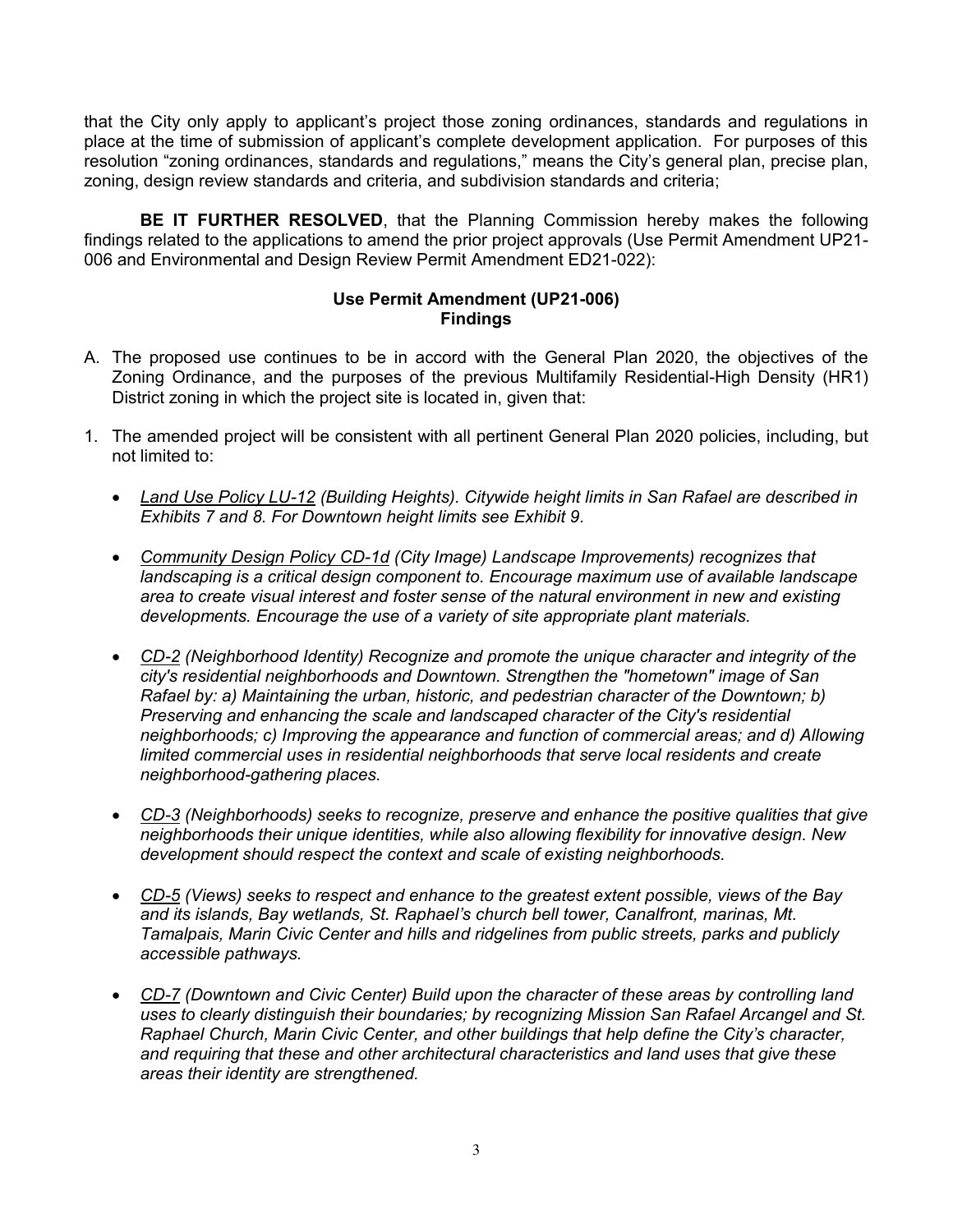- *CD-9 (Transportation Corridors) seeks to improve the function and appearance of transportation corridors, recognize those shown on Exhibits 17 and 18 and define each corridor's contribution to the City based upon its land use and transportation function and how it is experienced by the public.*
- *CD-10 (Nonresidential Design Guidelines) Recognize, preserve and enhance the design elements that contribute to the economic vitality of commercial areas. Develop design guidelines to ensure that new nonresidential and mixed-use development fits within and improves the immediate neighborhood and the community as a whole*.
- *CD-18 (Landscaping) recognizes landscaping as a significant component of all site design.*

According to Exhibit 9 (*Building Heights Limits in Downtown San Rafael*) of the General Plan, the maximum height limit for this property is 36 feet. The General Plan defines height of a building for non-hillside as the vertical distance above a reference datum measured to the highest point of the coping of a flat roof or to the deck line of a mansard roof. The reference datum is determined as follows: if the difference in grade between the lowest and highest-grade point is greater than 10', the reference datum is located 10' vertically from the lowest grade point. The project site has an average cross-slope of greater than 11% that trends southeast to northwest. Due to this grade change on the project site, the project will have the appearance of five-stories along the street frontages and four-stories along the interior elevations. The proposed height of the project, with the requested 11' 2" height bonus, is 47' 2" from the reference datum point to the roof. The scale and mass of the proposed project would be similar to the project that is approved for the site, which was previously determined to be compatible with the adjacent, four-story residential condominium building immediately to the west of the project site, at 820 Mission Ave. The two blue-tiled dome towers are proposed to exceed the height allowance as architectural features, which is permitted with an Environmental and Design Review Permit.

The amended project continues to meet their affordable housing requirement (1.13 below market rate units, or a revised affordable housing in-lieu fee of \$389,488.66 for the project, using today's updated affordable housing in-lieu fee of \$343,969.47 per unit) and voluntarily proposes to increase the affordable housing in-lieu fee to \$600,000, the difference of which is the 'public benefit'.

On August 3, 2021, the Board reviewed the amended project design and unanimously (5-0 vote) recommended approval, subject to providing greater stepback of the upper-story along the Mission Ave elevation and greater articulation to the upper-story along the north elevation, finding the amended project adequately met all applicable design guidelines and standards.

- 2. The proposed use will continue to be consistent with the objectives of the Zoning Ordinance, which is to promote and protect the public health safety, peace, comfort and general welfare, given that;
	- a. The project will implement and promote the goals and policies of the San Rafael General Plan 2020, as identified in Finding A1 above;
	- b. The amended project will continue to reduce or remove negative impacts caused by inappropriate location, use or design of building and improvements, given that; 1) The project design includes aesthetic elements to improve the pedestrian environment, including new street trees, landscaping within the 10-15' building setback and uncovered ground-floor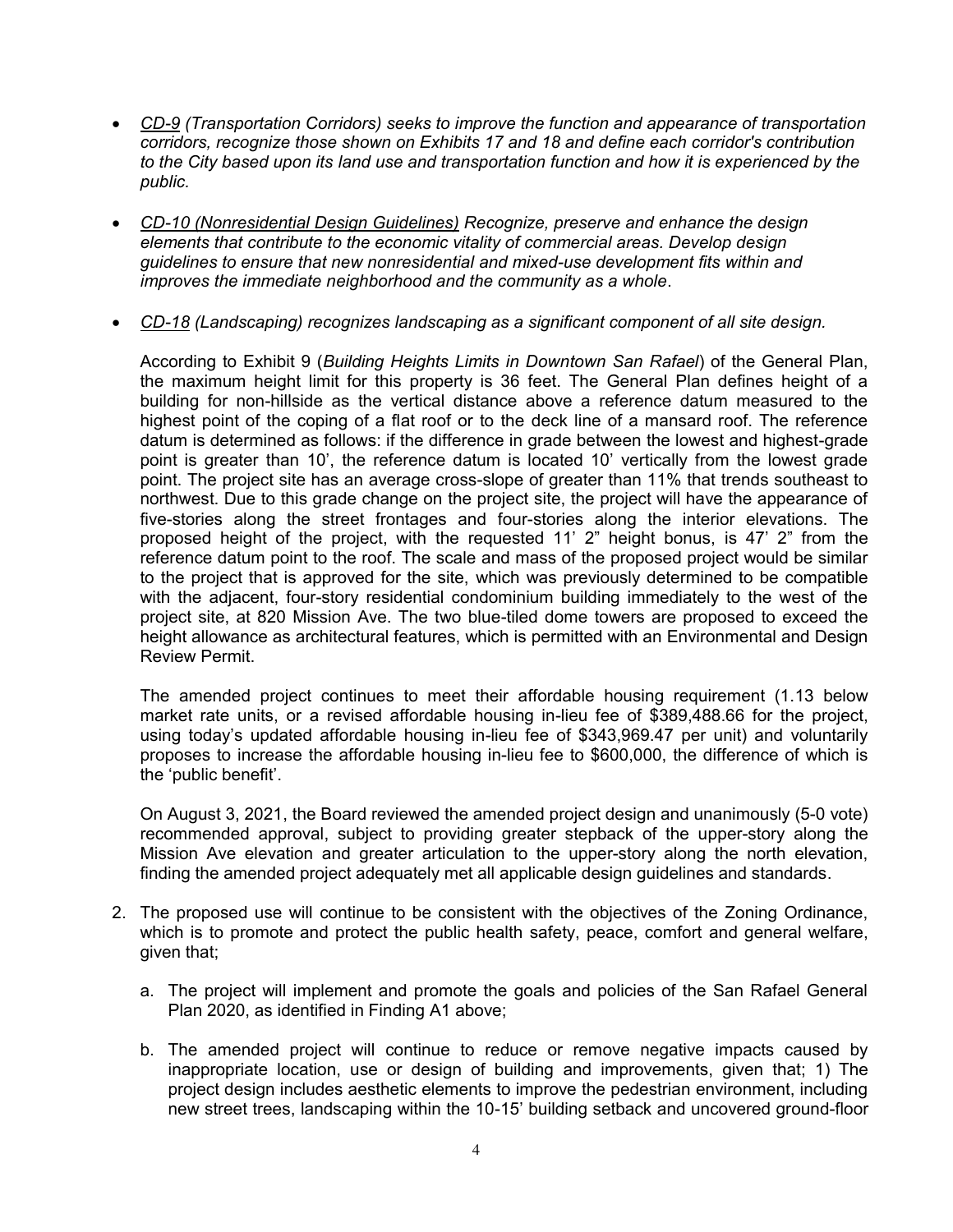patio terraces along both the Lincoln and Mission Ave. frontages; 2) The project design also includes safety features to improve the pedestrian environment, including a 85'-long dedicated fire lane pull-out/deceleration turn pocket lane along Mission Ave. with directional controls allowing right turns only in and out of the primary driveway to the project; 3) The Board has recommended approval of the amended project subject additional improvements including greater stepback of the upper-story along the Mission Ave elevation and greater articulation to the upper-story along the north elevation; and 4) The amended project will continue to be exempt from the requirements of the California Environmental Quality Act (CEQA), pursuant to Sections 15305(a) (*Class 5; Minor Alterations to Land Use Limitations*) and 15332 (*Class 32; In-Fill Development Project*) of the CEQA Guidelines;

- c. The amended project will continue to ensure the adequate provision of light, air space, fire safety and privacy between buildings, given that; construction of the project is conditioned to be designed and built in accordance with the most current building, fire and seismic codes;
- d. The amended project will continue to provide for adequate, safe and effective off-street parking and loading facilities, given that; 1) The project will continue be consistent with the parking requirement, as determined by the updated traffic and parking study for the project and as supported by the City's Traffic Engineer; and 2) On August 3, 2021, the Board reviewed the amended project design and unanimously (5-0 vote) recommended approval, subject to additional improvements, including greater stepback of the upper-story along the Mission Ave elevation and greater articulation to the upper-story along the north elevation;
- e. The amended project will continue to promote a safe, effective traffic circulation system, and maintain acceptable local circulation system operating condition, given that; 1) The City Engineer has determined the proposed project would not adversely affect the LOS for the nearby intersections, based on the 15 new AM and PM peak hour vehicle trips that would be generated by the project, and conditioned on the payment of traffic mitigation fees to fund the project's fair share of local circulation improvement projects by the City; and 2) The proposed project has been conditioned to require all "off-haul" of excavation during off-peak traffic trip hours – between 9:00 a.m. and 4:00 p.m. – only;
- f. The amended project will continue to provide for effective citizen participation in decisionmaking, given that; the City has provided opportunities for public involvement in the review of the project through the referral of the project to the appropriate neighborhood group (Lincoln-San Rafael Hill Neighborhood Association), and the notice of two (2) separate Board meetings and this Planning Commission hearing in compliance with Chapter 29 of the Zoning Ordinance (*Public Notice*). Notice of both the Board meetings and this hearing were mailed to all property owners and occupants within a 300-foot radius of the site, and the appropriate neighborhood groups, a minimum of 15 calendar days prior to the meeting or hearing, and notice was posted on the project site at the northwest corner of the Lincoln and Mission Avenue intersection. At the time of distribution of staff's report to the Commission, staff received a total of 59 email comments on the project, 44 in opposition, 12 in support, one (1) requesting all utilities be underground for the project and one (1) requesting a continuance of the processing of the project. All but 16 of these comments were received by staff prior to the Board's review of the project; and
- g. The project has been reviewed by Community Development Department, other appropriate City Departments and non-City agencies and conditions have been created to minimize potential impacts to the public health, safety and welfare;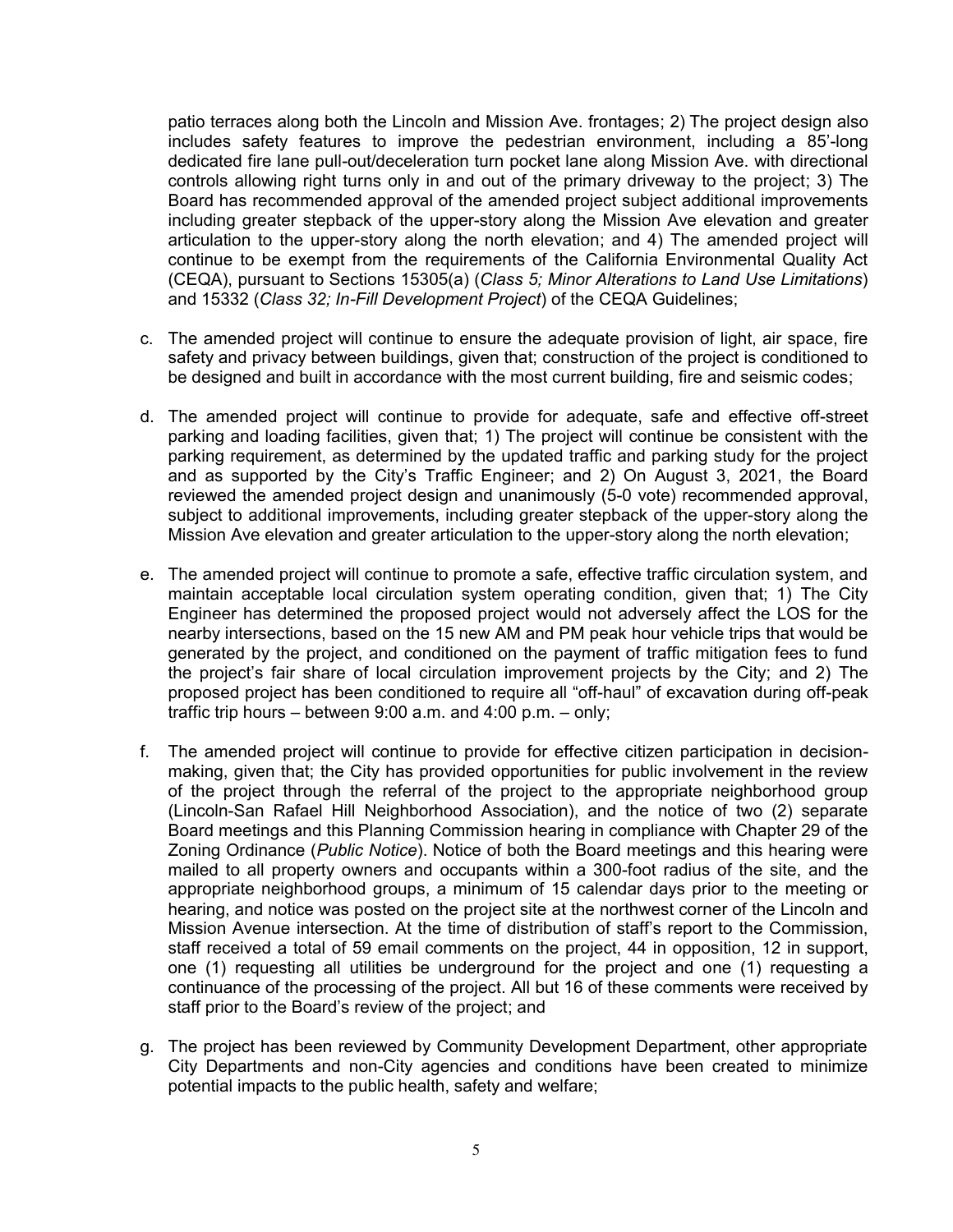- 3. The proposed use would continue to be consistent with the purposes of the HR1 District in which the project site is located, given that:
	- a) The project will continue to help meet the City's goal of providing a wide variety of housing opportunities in terms of housing types, and neighborhoods with varying densities, lot sizes, and development standards, given that; the project will provide housing options for our older residents who wish to "age-in-place".
	- b) The project will continue to protect and enhance existing residential neighborhoods through retention of existing land development patterns and retention of their varied design character, given that; 1) The scale and mass of the proposed project would be similar to the project that is approved for the site, which was previously determined to be compatible with the adjacent, four-story residential condominium building immediately to the west of the project site, at 820 Mission Ave. (The two blue-tiled dome towers are proposed to exceed the height allowance as architectural features, which is permitted with an Environmental and Design Review Permit); 2) The proposed project is consistent with the height limits for this site, subiect to the requested height bonus; and 3) The project proposes a California Mission Revival architecture with predominant design features including large arched windows, whitewashed stucco walls, red clay roof tiles, blue-tiled dome towers, decorative heavytimber rafter 'tails' under the eaves, and decorative wrought iron balconies, railings, fencing and gates. This proposed new design is similar to that of the Mission San Rafael Archangel, which is located approximately 1,000' west of the project site, though unique for the immediate neighborhood. The Board has reviewed the amended project design with the requested height bonus and unanimously (5-0 vote) recommended approval subject to additional improvements, including greater stepback of the upper-story along the Mission Ave elevation and greater articulation to the upper-story along the north elevation.
	- c) The project will continue to provide opportunities for churches, day care facilities, residential care facilities and other uses which are considered to be compatible and desirable land uses within the residential neighborhood;
	- d) The project will continue to provide outdoor recreational amenities for residents and guests, given that; common outdoor areas are proposed on the ground-floor, the  $2<sup>nd</sup>$  floor and 5th floor for the assisted living residents (The project also proposes private outdoor terrace deck area for many of the assisted living residential rooms on the  $5<sup>th</sup>$  floor). The project will voluntarily provide nearly 6,000 sq. ft. of outdoor area, both common and private, for residents and guests; and
	- e) The project will continue to ensure the provision of public services and facilities needed to accommodate planned residential densities, given that; all service providers, including PG&E, Marin Sanitary Service, Marin Municipal Water District, San Rafael Sanitation District, Central Marin Sanitation Agency, and the City's Traffic Engineer, have review the project and indicated that adequate infrastructure capacity exists for the project.
- B. The proposed use will continue to not be detrimental to the public health, safety or welfare, or materially injurious to properties or improvements in the vicinity, given that: 1) The project has been reviewed by appropriate City departments, non-City agencies, the appropriate surrounding neighborhood group (Lincoln-San Rafael Hill Neighborhood Association) and the Board; and 2) Conditions of approval have been included to mitigate any potential negative impacts anticipated to be generated by the proposed use and construction to the proposed use; and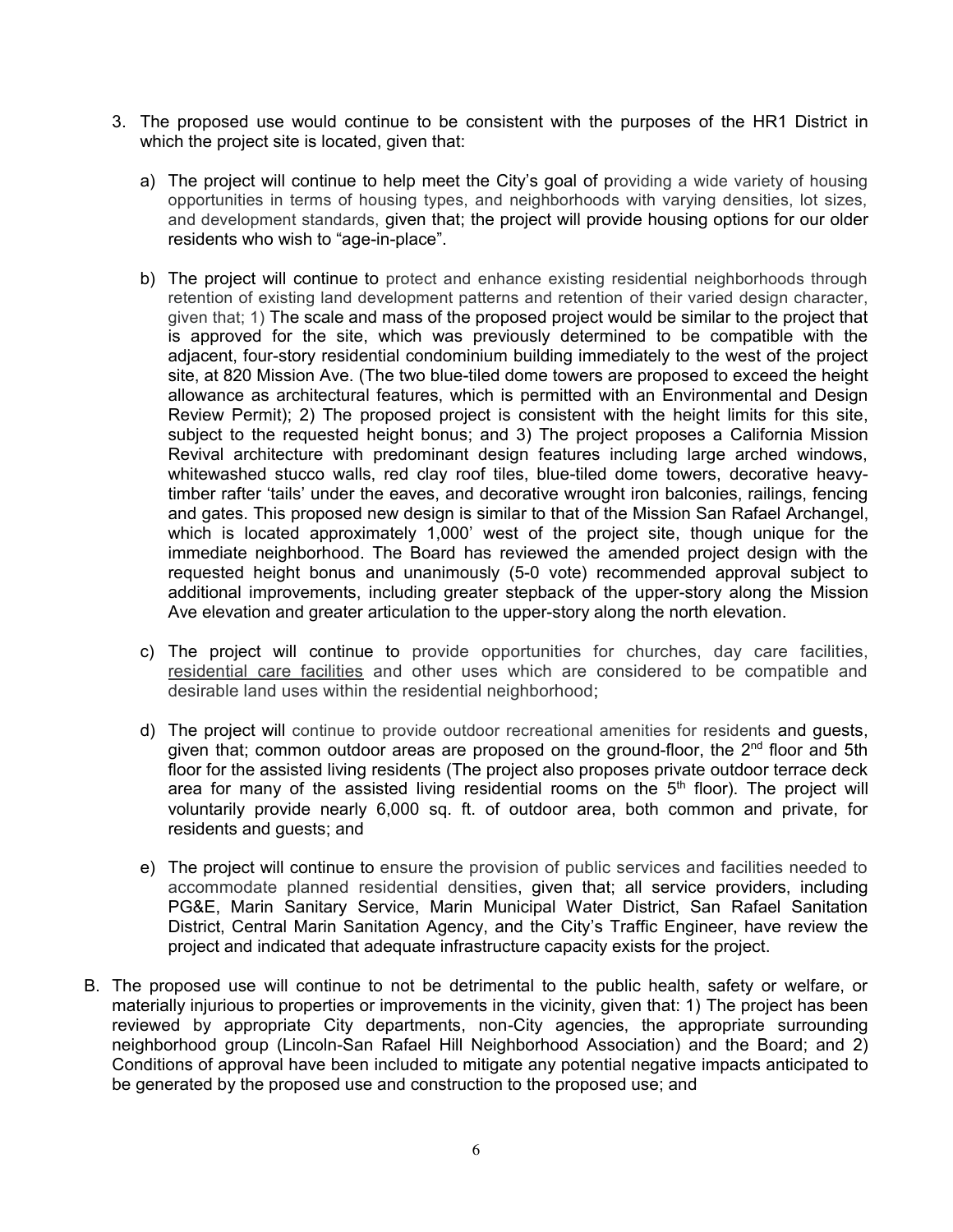C. The proposed use continues to comply with each of the applicable provisions of the Zoning Ordinance, including property development standards, subject to the request of the height bonus, affordable housing requirement, parking requirements and design criteria, as determined on August 3, 2021, by the Board who unanimously (5-0 vote) recommended approval of the amended project design , subject to additional improvements, including greater stepback of the upper-story along the Mission Ave elevation and greater articulation to the upper-story along the north elevation.

## **Environmental and Design Review Permit Amendment (ED21-022) Findings**

- A. The amended project design is in accord with the General Plan, the objectives of the Zoning Ordinance, and the purposes of Chapter 14.25 of the Zoning Ordinance; in that:
	- 1. The proposed project will implement and promote the goals and policies of the San Rafael General Plan 2020, as identified in Finding A1 (Use Permit UP21-006) above;
	- 2. The proposed project will be consistent with the objectives of the Zoning Ordinance, which is to promote and protect the public health safety, peace, comfort and general welfare, as identified in Finding A2 (Use Permit UP21-006) above;
	- 3. The amended project will be consistent with the purposes of Environmental and Design Review Permits, given that; the project will maintain and improve the quality of, and relationship between, development and the surrounding area to contribute to the attractiveness of the City, as determined during the review of the amended project by the Board. On August 3, 2021, the Board reviewed the amended project design and unanimously (5-0 vote) recommended approval, subject to additional improvements, including greater stepback of the upper-story along the Mission Ave elevation and greater articulation to the upper-story along the north elevation.
- B. The amended project design is consistent with all applicable site, architecture and landscaping design criteria and guidelines for the previous HR1 District and current T4N 40/50 form-based zone in which the project site is located, given that;
	- 1. The amended project design continues to propose no density. The project proposes an assisted living facility with memory care services which is comparable to a hotel use. The proposed facility would provide rooms or suites without individual kitchens but, rather, individual 'efficiency' kitchens and offer ancillary services to the residents like communal food service opportunities;
	- 2. The project will be consistent with the minimum required yard setbacks (15' front, 10' street side, 5' interior side and rear) for the project site;
	- 3. The project will be consistent with the maximum 36' height allowed for the project site, subject to approval of the requested 11' 2" height bonus;
	- 4. The project will be consistent with the maximum 60% lot coverage for the project site;
	- 5. The project will be consistent with the minimum 50% landscaping requirement for the front and street side yard setbacks for the project site;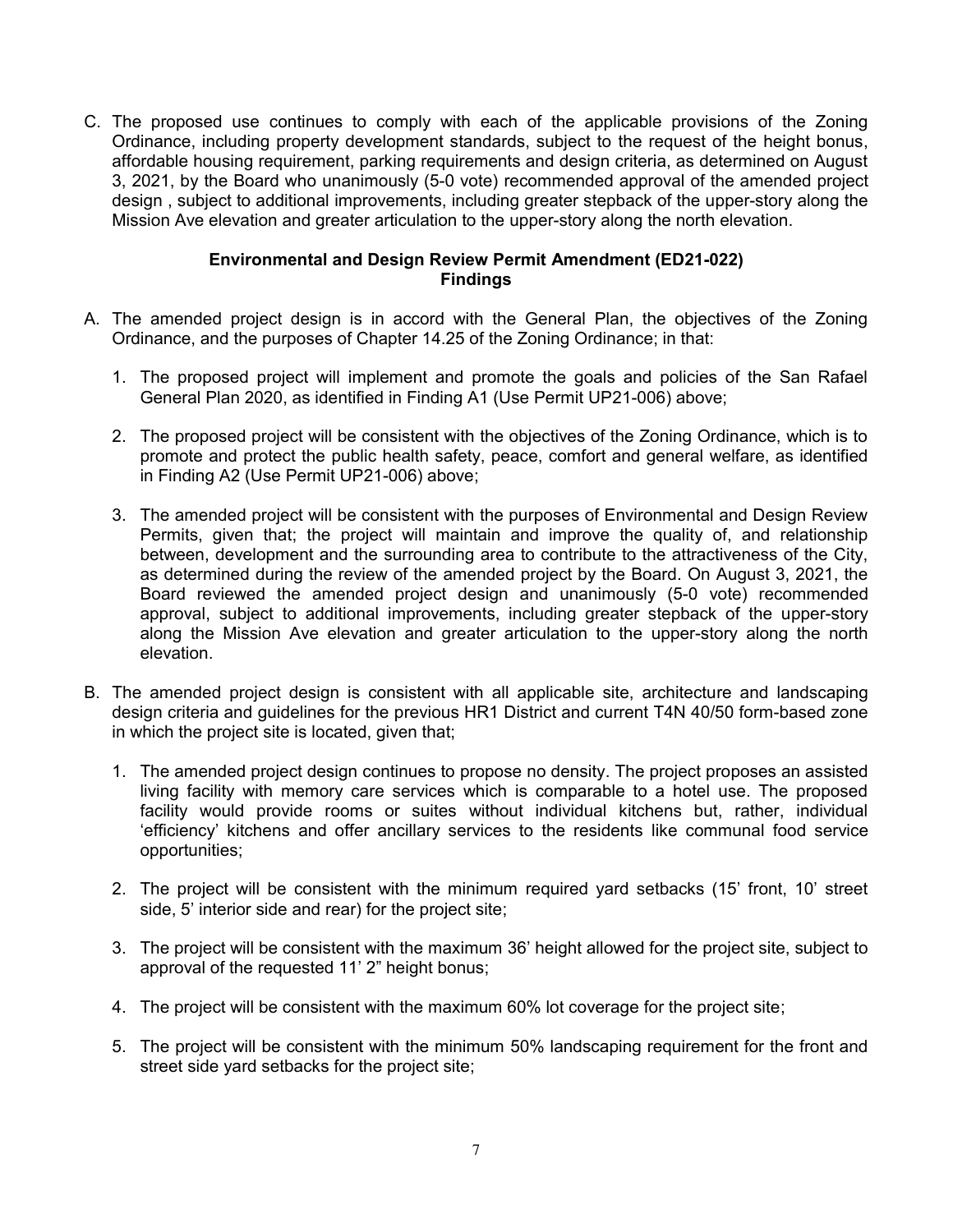- 6. The project will be consistent with the parking requirement, as determined by the updated traffic and parking study for the project and as supported by the City's Traffic Engineer;
- 7. The proposed project will be consistent with review criteria for Environmental and Design Review Permits (*Chapter 14.25 of the Zoning Ordinance*), given that; on August 3, 2021, the Board reviewed the amended project design and unanimously (5-0 vote) recommended approval, subject to additional improvements, including greater stepback of the upper-story along the Mission Ave elevation and exploring greater articulation to the upper-story along the north elevation.
- C. The amended project design minimizes adverse environmental impacts, given that;
	- 1. The previously approved landscape design includes new trees shrubs, grasses and vines, within the 10-15' building setback. The amended project proposes to no changes to the approved landscape plan beyond providing additional plantings on the new  $5<sup>th</sup>$  floor outdoor terrace along the Mission Ave. frontage. In their recommendations of the amended project, the Board requested the project return for final review of updated landscape plans.
	- 2. The approved project design includes storm water retention areas or 'bioswales' which will have the effect of creating a 'no net change' in the rate of storm water drainage on the project site, as determined by the drainage report submitted on the project and the review and recommendation by the City Engineer. The amended project design proposes no changes to the approved drainage;
	- 3. The project site neither contains, nor is immediately contiguous to, recognizable wetlands, creeks or similarly sensitive environmental features.
- D. The amended project design, together with the conditions applicable thereto, will not be detrimental to the public health, safety or welfare, or materially injurious to properties or improvements in the vicinity, or to the general welfare of the City, as identified in Finding B2 (Use Permit UP21-006) above.

## **California Environmental Quality Act (CEQA) Finding**

The proposed design changes to the approved project will continue to be exempt from the requirements of the California Environmental Quality Act (CEQA), pursuant to Sections 15305(a) (*Class 5; Minor Alterations to Land Use Limitations*) and 15332 (*Class 32; In-Fill Development Project*) of the CEQA Guidelines which exempts: 1) Minor lot line adjustments on lots with an average slope of less than 20%; and 2) In-fill development meeting the following conditions: (a) The project continues to be consistent with the applicable General Plan land use designation and all applicable General Plan policies and all applicable Zoning Ordinance standards and regulations; b) The proposed development continues to occur within the San Rafael city limits on a project site of less than five acres substantially surrounded by urban uses; c) The project site has no value as habitat for endangered, rare or threatened species; d) Approval of the project would not result in any signifcant effects relating to traffic, noise, air quality or water quality; and e) The site can be adequately served by all required utilities and public services.

The project continues to require the consolidation of two separate legal lots, with an average crossslope of approximately 11%, so that all of the proposed new construction is located within a single parcel. Additionally, the project continues to qualify for a Class 32 In-Fill exemption based on the following: a) The project will continue to be consistent with the applicable General Plan policies and the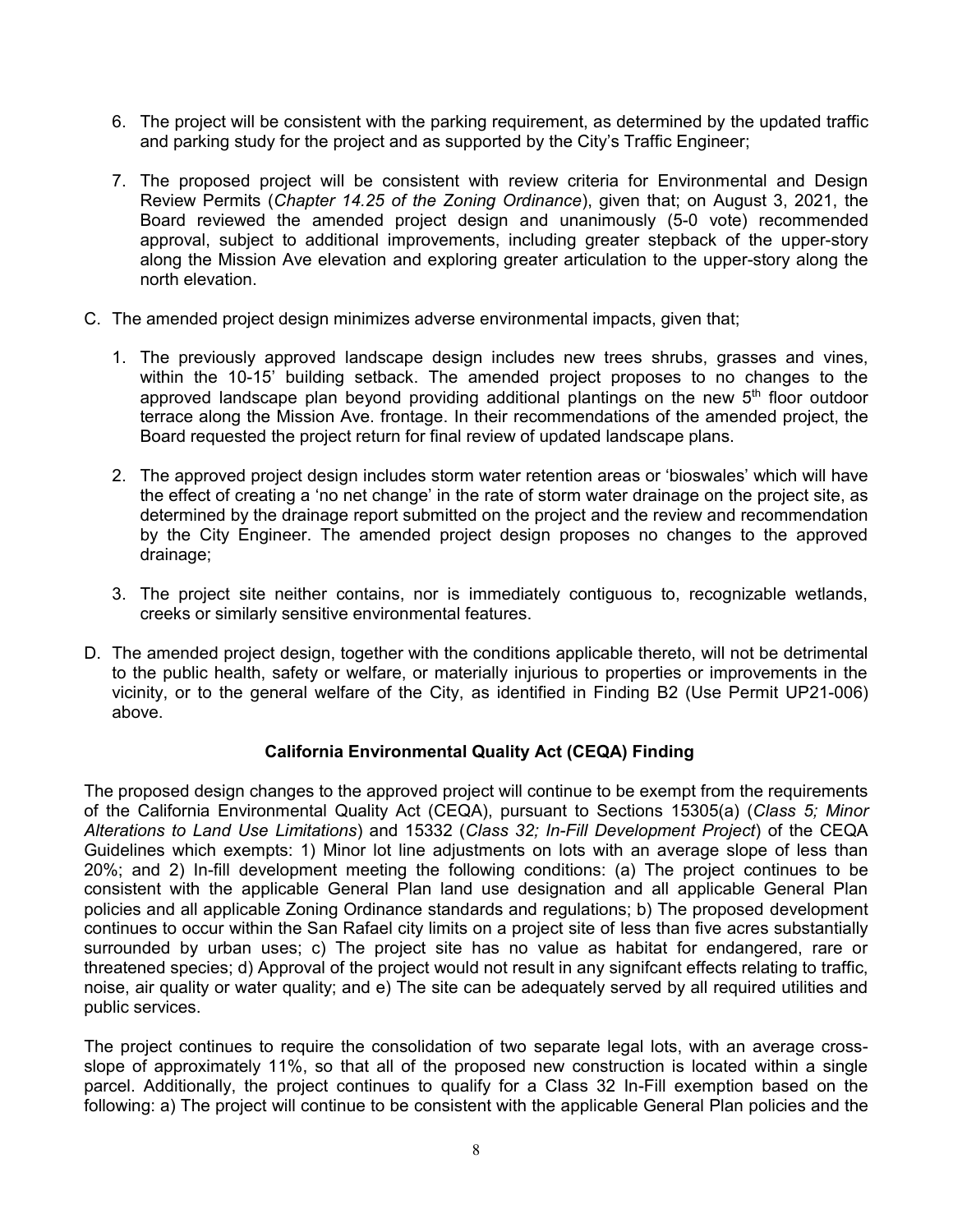Zoning Ordinance land use designation for the project site and all applicable Zoning Ordiance standards and regulations; b) The project site continues to be comprised of two adjacent vacant legal lots with acombined area of 29,885 sf (0.69 acre) and is located in an urban area that is immediately surrounded by development (i.e., multifamily residential development immediately to the north and west, Mission Ave. to the south and Lincoln Ave. to the east); c) The project site continues to have no creeks, drainageways, seasonal freshwater wetlands, tidal wetlands, or riparian areas that are valued resources as wildlife or plant habitat for endangered, rare or threatened species; d) The additional parking demand generated by the requested height bonus has been determined to be met by the offstreet parking already provided by the approved project (40 off-street parking spaces approved; offstreet parking required by the project increased frfom 31 to 37 parking spaces); e) The additional traffic generated by the project has been deemed insignificant by the City's Traffic Engineer conditioned on the payment of the appropriate traffic mitigation fee (15 total peak hour trips), any additional noise or impacts to air and water quality created by the approved project will be temporary and limited to the period of construction period, the new residential uses for the site would generate noise levels that are similar to the other multi-family residential uses in the surrounding neighborhood, and f) All utlility agencies continue to indicate that they have adequate capacity to provide services to the approved project with the requested height bonus.

**BE IT RESOLVED**, the project approvals (Use Permit Amendment UP21-006 and Environmental and Design Review Permit Amendment ED21-022) are subject to adoption by City Council of the proposed zoning ordinance amendment to exempt from the new Downtown zoning regulations adopted by Ordinance No. 1996 and Ordinance No. 1997 those projects that were deemed complete on or before August 16, 2021.

**BE IT FURTHER RESOLVED**, that the Planning Commission hereby approves the Use Permit Amendment (UP21-006) and Environmental and Design Review Permit Amendment (ED21-022), subject to the following conditions of approval:

#### **Use Permit (UP21-006) Conditions of Approval**

Community Development Department, Planning Division

- 1. This Use Permit shall only become effective and shall be conditioned upon a future adoption of an ordinance by the San Rafael City Council which ordinance requires that the City only apply to applicant's project those zoning ordinances, standards and regulations in place at the time of submission of applicant's complete development application. For purposes of this resolution "zoning ordinances, standards and regulations," means the City's general plan, precise plan, zoning, design review standards and criteria, and subdivision standards and criteria.
- 2. This Use Permit approves a 'Residential Care Facility, Large' (7 or more residents), with memory care services, to operate on the project site with up to 103 residential rooms and 105-beds of capacity.
- 3. This Use Permit includes a 11' 2" height bonus for complying with the required affordable housing requirement and providing a community or public benefit, which is the deference between the required affordable housing in-lieu fee (\$389,488.66) and voluntarily increase in the affordable housing in-lieu fee (\$600,000) that continues to be a condition of project approval.
- 4. This Use Permit shall run with the land and shall remain valid regardless of any change of ownership of the project site, subject to these conditions, provided that a grading permit or building permit is issued by the City and work commenced or a time extension request is submitted to the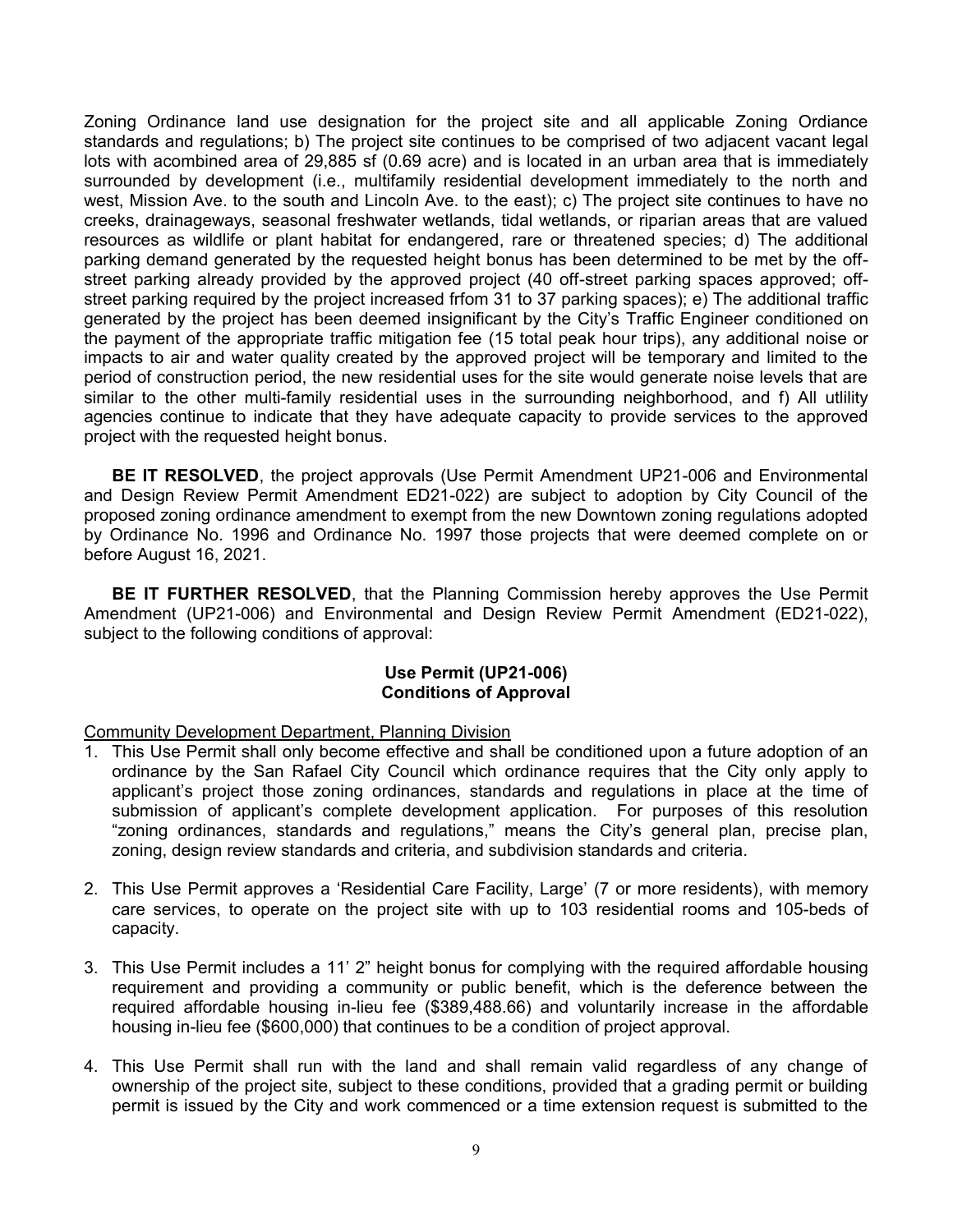City's Community Development Department, Planning Division, within **two (2) years** of this approval, or until **October 12, 2023**. Failure to obtain a grading permit or building permit or submit a time extension request by the specified date will result in the expiration of this Use Permit Amendment.

## **Environmental and Design Review Permit Amendment (ED21-022) Conditions of Approval**

#### *General and On-Going*

Community Development Department, Planning Division

- 1. The building techniques, colors, materials, elevations and appearance of the project, as presented to the Planning Commission at their September 28, 2021 hearing, stamped "approved" and on file with the Community Development Department, Planning Division, shall be the same as required for issuance of all building and grading permits, subject to these conditions. Minor modifications or revisions to the project shall be subject to review and approval of the Community Development Department, Planning Division. Further modifications deemed not minor by the Community Development Director shall require review and approval by the original decision-making body, the Planning Commission, and may require review and recommendation by the City's Design Review Board on design-related changes.
- 2. This Environmental and Design Review Permit Amendment requires final review by the Design Review Board on the following additional recommended design changes after Planning Commission review: A) Provide additional stepback of the upper-story more along the Mission Ave elevation; B) Update the landscape plan, showing the proposed landscaping at all outdoor common areas (patios and terraces); and C) Explore providing greater articulation to the north elevation to help break up perceived visual bulk.
- 3. The approved colors for the project are on file with the Community Development Department, Planning Division. Any future modification to the color palette shall be subject to review and approval by the Planning Division and those modifications not deemed minor shall be referred to the Design Review Board for review and recommendation prior to approval by the Planning Division.
- 4. This Environmental and Design Review Permit Amendment approves development of a 103 residential room / 105-bed senior living facility, with memory care services, a total of 40 garage parking spaces and miscellaneous site improvements, including new landscaping, grading and drainage.
- 5. This Environmental and Design Review Permit Amendment approves 'efficiency kitchens' in each residential room (no cooking facilities) rather than full kitchens since the project proposes to include common dining areas with the other service amenities for residents and guests.
- 6. All 'off-haul' of excavation and delivery/pick-up of construction equipment shall occur during offpeak weekday hours, between 9:00 a.m. and 4:00 p.m., Monday through Friday only.
- 7. All grading and construction activities shall comply with the City's adopted noise limits at all times All grading and construction activities shall occur Mondays – Fridays, 7 a.m. – 6 p.m. Low-noise construction, occurring entirely within the interior of the building, may be permissible beyond the allowable construction hours of operation with prior approval by the Planning Division and only after the building is completely enclosed (walls, roof, doors and windows). If requested and approved,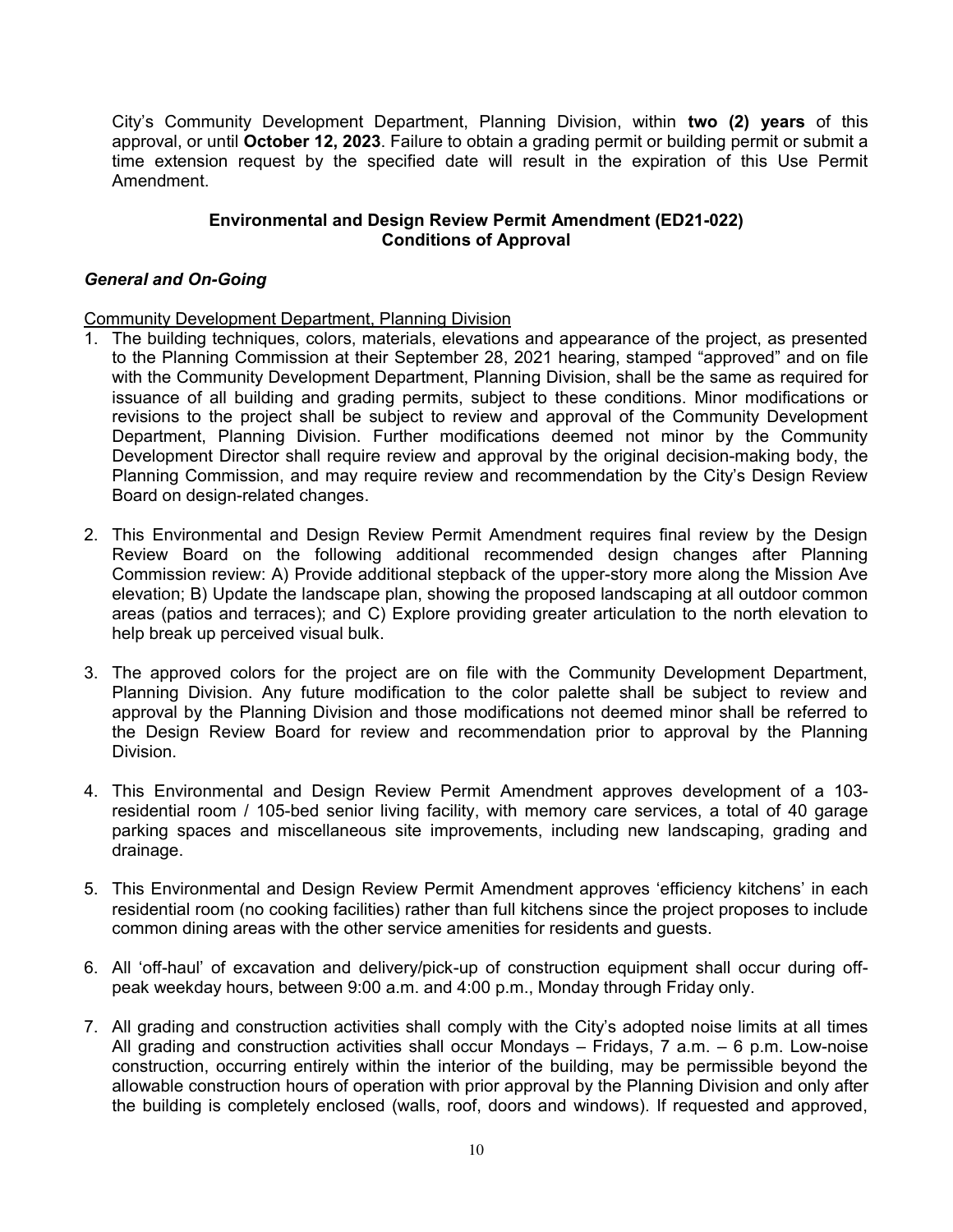Saturday work shall be limited to 9 a.m. to 6 p.m. Any work on Sundays and federally-recognized holidays is strictly prohibited.

- 8. All new landscaping shall comply with Marin Municipal Water District's most recent water conservation ordinance and measures. All new landscaping shall be irrigated with an automatic drip system and maintained in a healthy and thriving condition, free of weeds and debris, at all times. Any dying or dead landscaping shall be replaced in a timely fashion.
- 9. All public streets and sidewalks and on-site streets which are privately owned that are impacted by the grading and construction operation for the project shall be kept clean and free of debris at all times. The general contractor shall sweep the nearest street and sidewalk adjacent to the site on a daily basis unless conditions require greater frequency of sweeping.
- 10. All submitted building permit plan sets shall include a plan sheet incorporating these conditions of approval.
- 11. If archaeological or cultural resources are accidentally discovered during excavation/grading activities, all work will stop within 100 feet of the resource and the qualified archaeologist will be notified immediately. The qualified archaeologist will contact Federated Indians of Graton Rancheria (FIGR) and the Planning Division and coordinate the appropriate evaluation of the find and implement any additional treatment or protection, if required. No work shall occur in the vicinity until approved by the qualified archaeologist, FIGR and Planning staff. Prehistoric resources that may be identified include, but shall not be limited to, concentrations of stone tools and manufacturing debris made of obsidian, basalt and other stone materials, milling equipment such as bedrock mortars, portable mortars and pestles and locally darkened soils (midden) that may contain dietary remains such as shell and bone, as well as human remains. Historic resources that may be identified include, but are not limited to, small cemeteries or burial plots, structural foundations, cabin pads, cans with soldered seams or tops, or bottles or fragments or clear and colored glass
- 12. If human remains are encountered (or suspended) during any project-related activity, all work will halt within 100 feet of the project and the County Coroner will be contacted to evaluate the situation. If the County Coroner determines that the human remains are of Native American origin, the County Coroner shall notify FIGR within 24-hours of such identification who will work with Planning staff to determine the proper treatment of the remains. No work shall occur in the vicinity without approval from Planning staff.
- 13. This Environmental and Design Review Permit Amendment shall run with the land and shall remain valid regardless of any change of ownership of the project site, subject to these conditions, provided that a building or grading permit is issued and construction commenced or a time extension request is submitted to the City's Community Development Department, Planning Division, **within two (2) years** of approval, or **October 12, 2023**. Failure to obtain a building permit or grading permit and construction or grading activities commenced, or failure to obtain a time extension within the twoyear period will result in the expiration of this Environmental and Design Review Permit
- 14. This Environmental and Design Review Permit shall run concurrently with the Use Permit Amendment (UP12-006) approval. If the Environmental and Design Review Permit expires, the Use Permit Amendment approval shall also expire and become invalid.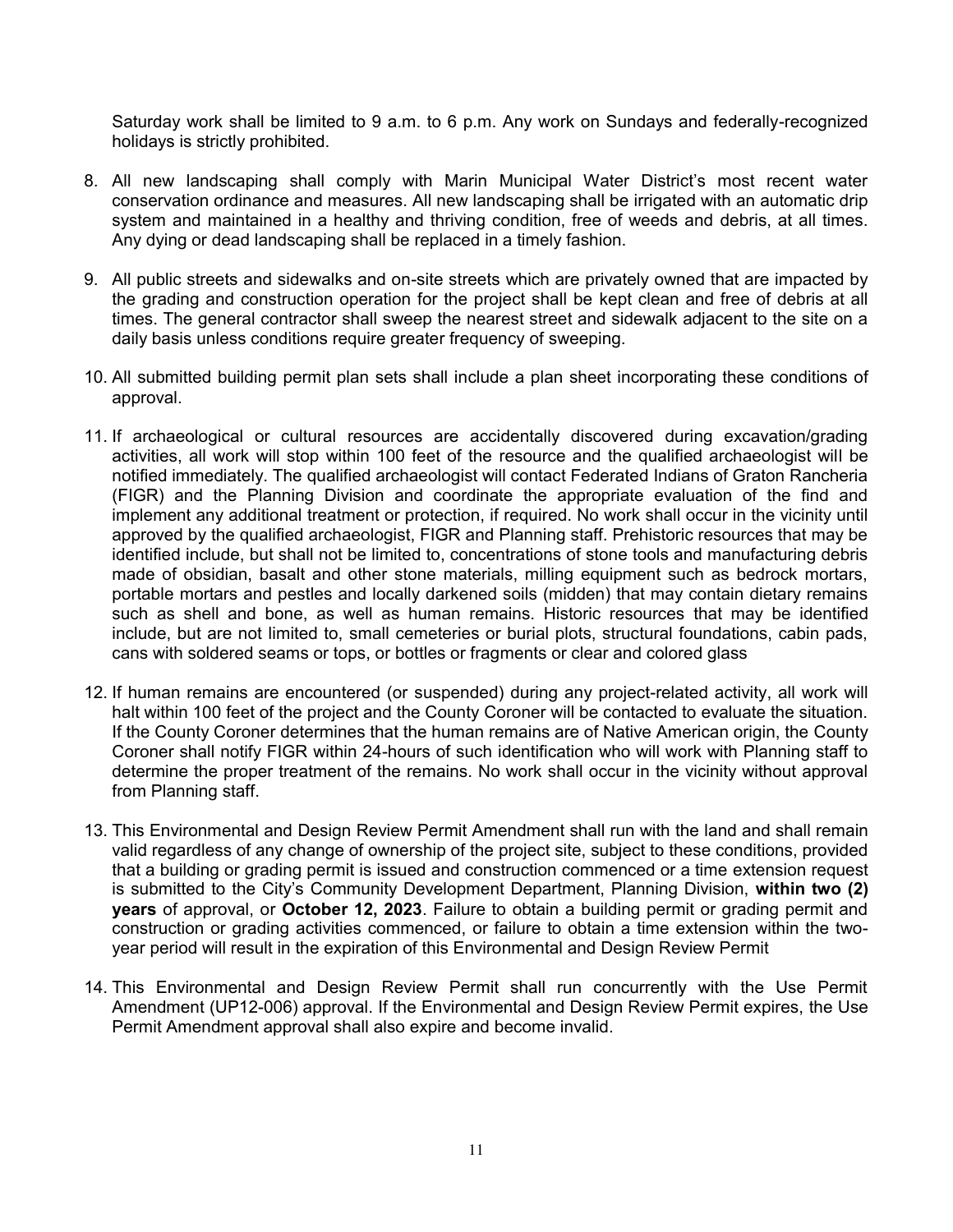# *Prior to Issuance of Grading/Building Permits*

## Community Development Department, Planning Division

- 15. The project sponsor, or its successor, shall pay all outstanding balances of fees due the City in the review, approval and/or issuance of Planning and/or Building Permits for entitlements on the project site.
- 16. Updated details of the proposed site landscaping of all outdoor common areas and the upper-story stepback from the gabled roof feature along the Mission Avenue elevation shall require final review and approval by the Design Review Board prior to building permit submittal.
- 17. Final landscape and irrigation plans for the project shall comply with the provisions of Marin Municipal Water District's (MMWD) most recent water conservation ordinance (District Code Title 13). Construction plans submitted for issuance of building/grading permit shall be pre-approved by MMWD and stamped as approved by MMWD or include a letter from MMWD approving the final landscape and irrigation plans. Modifications to the final landscape and irrigation plans, as required by MMWD, shall be subject to review and approval of the Community Development Department, Planning Division prior to building permit issuance
- 18. An acoustical analysis is required indicating the internal noise level of the residential rooms or suites and common outdoor terrace areas are consistent with the applicable City's noise standards.
- 19. A Construction Management Plan (CMP) shall be prepared and submitted to the Planning Division for review and approval. The CMP shall include, but is not limited to, a proiected schedule of work. projected daily construction truck trips, proposed construction truck route, location of material staging areas, location of construction trailers, location of construction worker parking, dust control plan or program, air quality best management practices recommended by project's air quality analysis (see Illingworth & Rodkin, dated November 30, 2017), a statement that the project shall conform to the City's Noise Ordinance (Chapter 8.13 of the San Rafael Municipal Code), a statement that no construction truck traffic shall encroach into any of the surrounding residential neighborhood streets at any time, and a statement that the existing roadway conditions on both Lincoln and Mission Avenues shall be memorialized on digital recording format prior to the start of construction and that the project sponsor shall be required to repair any roadway damage created by the additional construction truck traffic. In the event that the CMP is conflicting with any conditions imposed by the grading permit for the project, the more restrictive language or conditions shall prevail.
- 20. The project shall comply with the City's affordable housing requirement, using a hybrid rate that includes both the hotel rate (0.0075 affordable units per 1,000 gross sq. ft.) and the personal service rate (0.0225 affordable units per 1,000 gross sq. ft.) as adopted in Table 14.16.030 – 3 of the San Rafael Zoning Ordinance. The Community Development Director has determined an average nonresidential affordable housing rate of 0.015 affordable units per 1,000 gross sq. ft. shall be required of the project, which translates to 1.29 affordable housing units or an affordable housing in-lieu fee of approximately \$443,885.72 for the project, using the current affordable housing in-lieu fee of \$343,969.47 per unit. However, the applicant is proposing to voluntarily increase the affordable housing in-lieu fee to \$600,000, the difference as a public benefit for the requested height bonus.

## Department of Public Works

21. A grading permit is required for the project from the Department of Public Works Department (111 Morphew St.).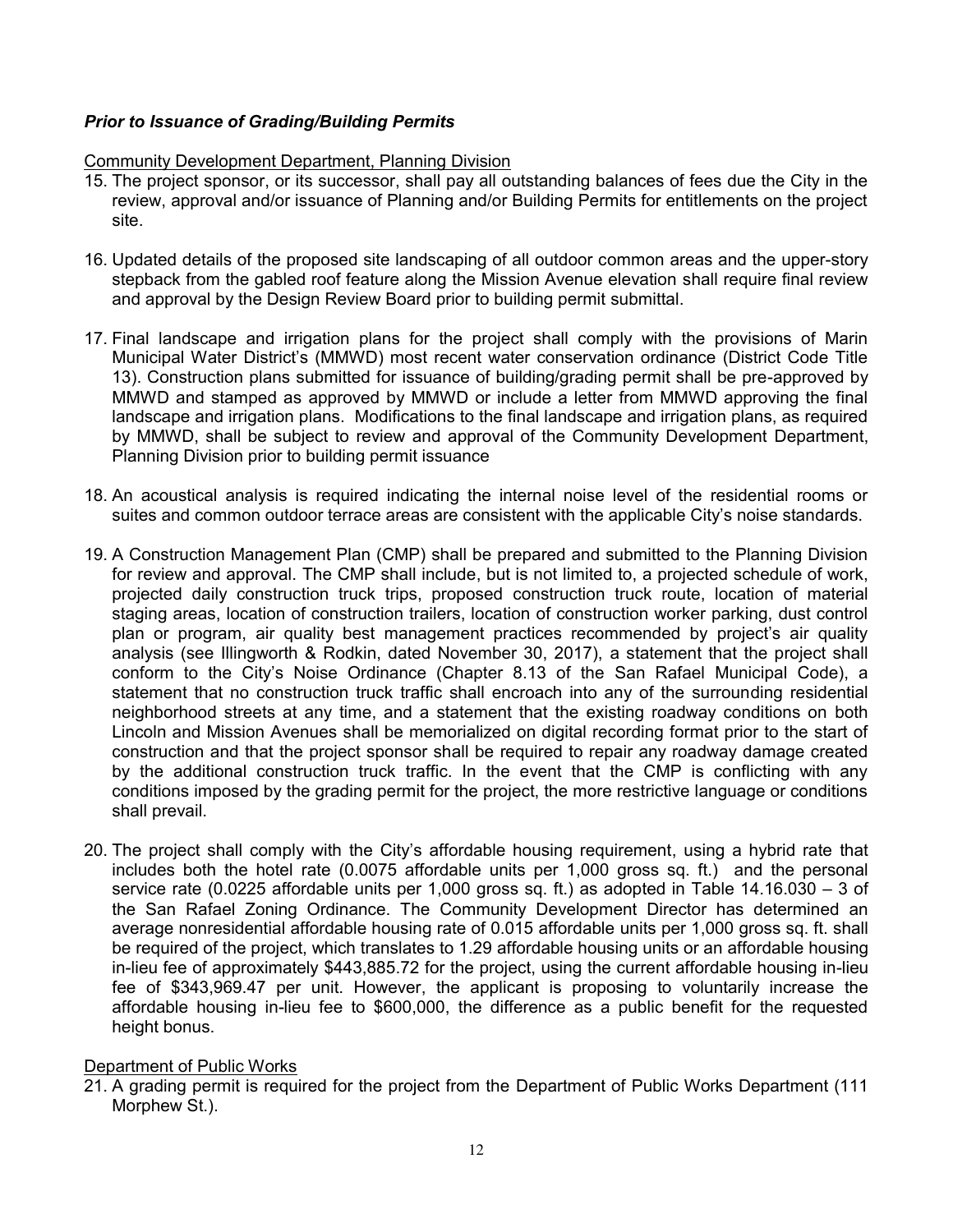- 22. Final details, including directional controls (i.e., signage and striping for right turns in and out of the garage) on the driveways, pull outs and turn pockets shall be reviewed by the Department of Public Work prior to building permit issuance.
- 23. The project proposes over 5,000 sq. ft. of impervious surface and is a regulated project under MCSTOPPP requirements. Provide a stormwater control plan, which includes a written narrative. A stormwater facility maintenance agreement shall be required. More specific information is available from MCSTOPPP, on the Marin County website. See tools and guidance, and post construction requirements at http://marincounty.org/depts/pw/divisions/mcstoppp/development/new-andredevelopment-projects
- 24. While the preliminary design of the proposed stormwater control plan is acceptable, limited use of pumping and piping through the interior building is recommended.
- 25. The proposed project results in 18 AM and 23 PM peak hour trips. After crediting the project for the peak hour trips generated by the prior development on the site (13 AM and 13 PM peak hour trips from 24 residential apartments and one single-family residence). The traffic mitigation fee for the resulting increase of eight (15) peak hour trips is \$63,690 (15 x \$4,246) shall be paid prior to building permit issuance. Please note the traffic impact fee will be reconsidered by the City Council soon. Depending on their action, the actual fee may vary.
- 26. An encroachment permit is required for any work within the public Right-of-Way (ROW) from the Department of Public Works. Please note that Mission Ave. and a portion of Lincoln Ave., south of Mission Ave., are currently moratorium streets. Full width resurfacing is required. For Lincoln Ave. north of Mission Ave., 50% of the width shall require resurfacing. This shall be reviewed at the time of encroachment permit issuance.
- 27. A construction vehicle impact fee shall be required at the time of building permit issuance, which is calculated at 1% of the valuation with the first \$10,000 of valuation exempt.

#### Community Development Department, Building Division

- 28. The design and construction of all site alterations shall comply with the current editions of the California Building Code, Plumbing Code, Electrical Code, California Mechanical Code, California Fire Code, California Energy Code, Title 24 California Energy Efficiency Standards, California Green Building Standards Code and City of San Rafael Ordinances and Amendments
- 29. A building permit is required for the proposed work. Applications shall be accompanied by four (4) complete sets of construction drawings to include:
	- a) Architectural plans
	- b) Structural plans
	- c) Electrical plans
	- d) Plumbing plans
	- e) Mechanical plans
	- f) Site/civil plans (clearly identifying grade plan and height of the building)
	- g) Structural Calculations
	- h) Truss Calculations
	- i) Soils reports
	- j) CalGreen documentation
	- k) Title-24 energy documentation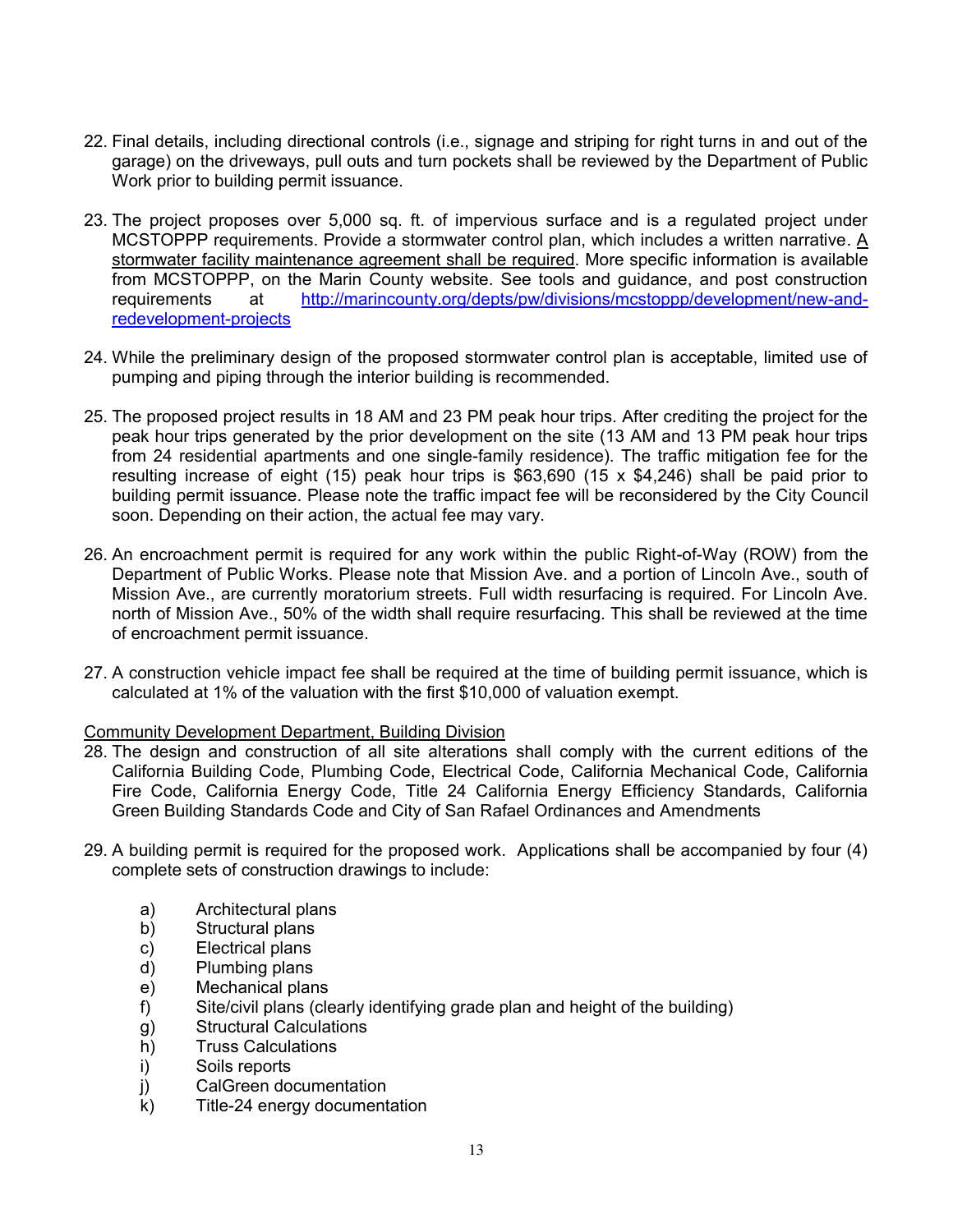- 30. The occupancy classification (in mixed occupancies-each portion of the building shall be individually classified), construction type and square footage of each use within the building shall be specified on the plans. In mixed occupancies, each portion of the building shall be individually classified.
- 31. The occupancy classification, construction type and square footage of each building shall be specified on the plans in addition to justification calculations for the allowable area of each building. Site/civil plans prepared by a California licensed surveyor or engineer clearly showing topography, identifying grade plane and height of the building.
- 32. The building height shall comply with CBC Section 504 and Table 503. On the plan justify the proposed building height.
- 33. Building areas are limited by CBC Table 506.2. On plan justify the proposed building area.
- 34. The maximum area of unprotected and protected openings permitted in the exterior wall in any story of a building shall not exceed the percentages specified in CBC Table 705.8 "Maximum Area of Exterior Wall Openings Based on Fire Separation Distance and Degree of Opening Protection." In order to calculate the maximum area of exterior wall openings you must provide the building setback distance from the property lines and then justify the percentage of proposed wall openings and include whether the opening is unprotected or protected.
- 35. Buildings located 4 or more stories above grade plane, one stairwell must extend to the roof, unless the roof slope exceeds an angle of 4 vertical to 12 horizontal CBC 1011.12.
- 36. Egress through stairwell must not be blocked by fire standpipes or other fire sprinkler equipment. Maintain egress path and follow protrusions per code.
- 37. Minimum elevator car size (interior dimension) is 60" wide by 30" deep with an entrance opening of at least 60" or a car size of 42" wide by 48" deep with an entrance opening of 36" or a car size of 60" wide by 36" deep with an entrance opening of at least 36".
- 38. All buildings with one or more elevators shall be provided with not less than one medical emergency service elevator. The medical emergency service elevator shall accommodate the loading and transport of an ambulance gurney or stretcher. The elevator car size shall have a minimum clear distance between walls and door excluding return panels not less than 80" by 54" and a minimum distance from wall to return panel not less than 51" with a 42" side slide door.
- 39. Due to ambient noise from the two arterial roadways that front on the property, sound attenuation will likely be required for those units that face Mission and Lincoln Avenues. An acoustical analysis will be required as part of the building permit submittal.
- 40. The address for structures is determined by the Chief Building Official. The tentative address for the proposed project is 800 Mission Avenue. This address will be legalized as we approach completion of the project construction. A written request from the property owner should be sent to the Chief Building Official. Each page of the plan's title block and all permit application documents must show the proposed building's address identification information.
- 41. If proposed fencing/gates exceed 7' in height, a building permit is required.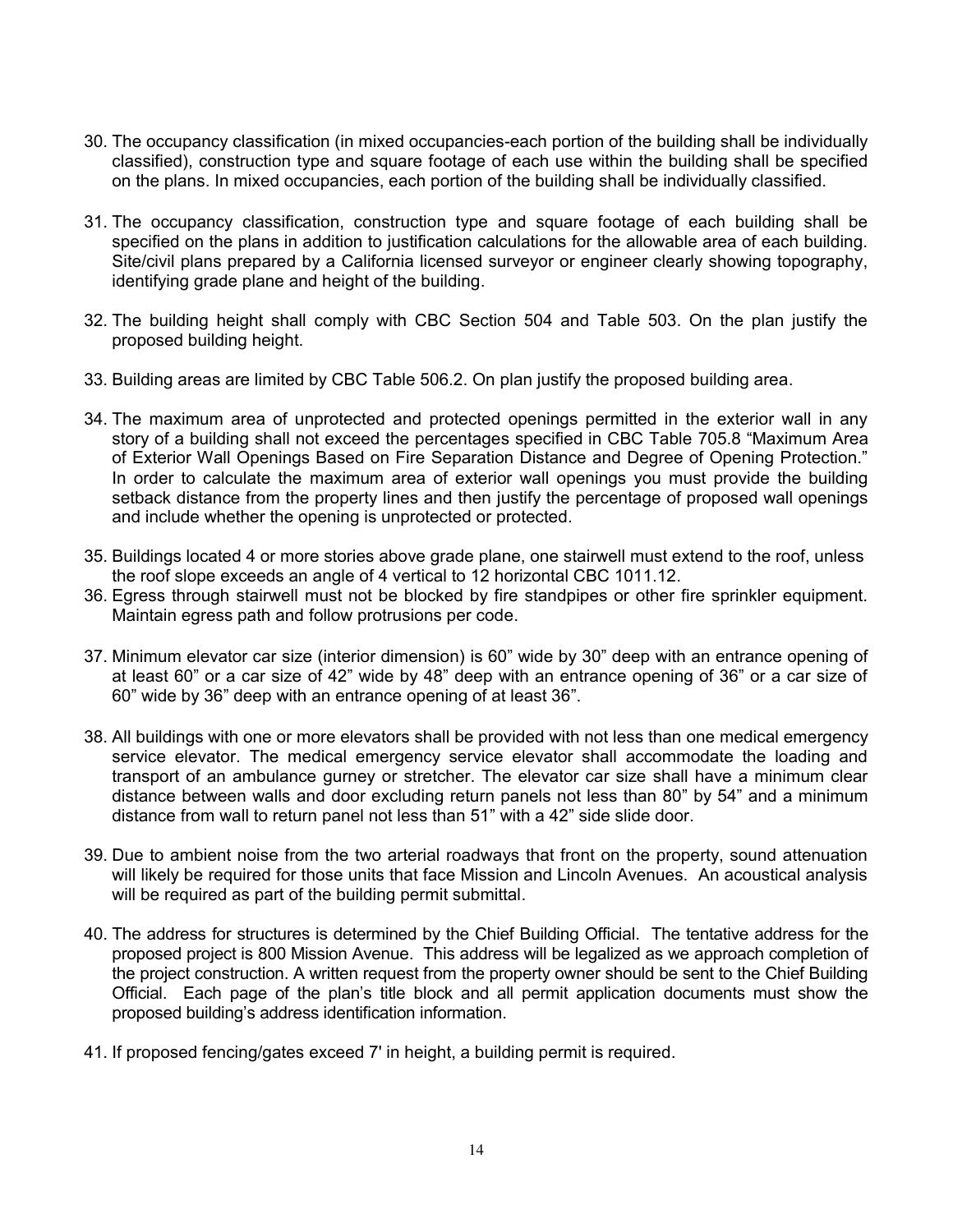- 42. A grading permit is required for any grading or site remediation, soils export, import and placement. Provide a detailed soils report prepared by a qualified engineer to address these procedures. In particular, the report should address the import and placement and compaction of soils at future building pad locations and should be based on an assumed foundation design. This information should be provided to Building Division and Department of Public Works for review and comments prior to any such activities taking place.
- 43. Prior to building permit issuance for the construction of each building, geotechnical and civil pad certifications are to be submitted. Property lines must be staked for inspection of foundations.
- 44. Property lines shown through proposed buildings must be eliminated by consolidation or buildings must be relocated or redesigned to fall within property line boundaries. Parcels 011-184-09 & 011- 184-08 must be consolidated, and new map recorded prior to issuance of a building permit.
- 45. Based on the distance to the property line (and/or adjacent buildings on the same parcel), the building elements shall have a fire resistive rating not less than that specified in CBC Table 601 and exterior walls shall have a fire resistive rating not less than that specified in CBC Table 602.
- 46. Cornices, eaves overhangs, exterior balconies and similar projections extending beyond the floor area shall conform to the requirements of CBC 705.2. Projections shall not extend beyond the distance determined by the following two methods, whichever results in the lesser projection:
	- a. A point one-third the distance from the exterior face of the wall to the lot line where protected openings or a combination of protected openings and unprotected openings are required in the exterior wall.
	- b. A point one-half the distance from the exterior face of the wall to the lot line where all openings in the exterior wall are permitted to be unprotected or the building is equipped throughout with an automatic sprinkler system.
	- c. More than 12 inches into areas where openings are prohibited.
- 47. Walls separating sleeping rooms from each other and other occupancies contiguous must be a minimum of 1-hour construction.
- 48. All site signage as well as wall signs require a separate permit and application (excluding address numbering).
- 49. Any monument sign(s) shall have address numbers posted prominently on the monument sign.
- 50. It appears that at least the lower level of parking in the parking garage will require mechanical ventilation capable of exhausting a minimum of .75 cubic feet per minute per square foot of gross floor area CMC Table 403.7
- 51. In the parking garage, in areas where motor vehicles are stored, floor surfaces shall be of noncombustible, nonabsorbent materials. Floors shall drain to an approved oil separator or trap discharging to sewers in accordance with the Plumbing Code and SWIPP.
- 52. The parking garage ceiling height shall have a minimum vertical clearance of 8' 2" where required for accessible parking.
- 53. Minimum elevator car size shall meet CBC 11A and 11B for accessibility.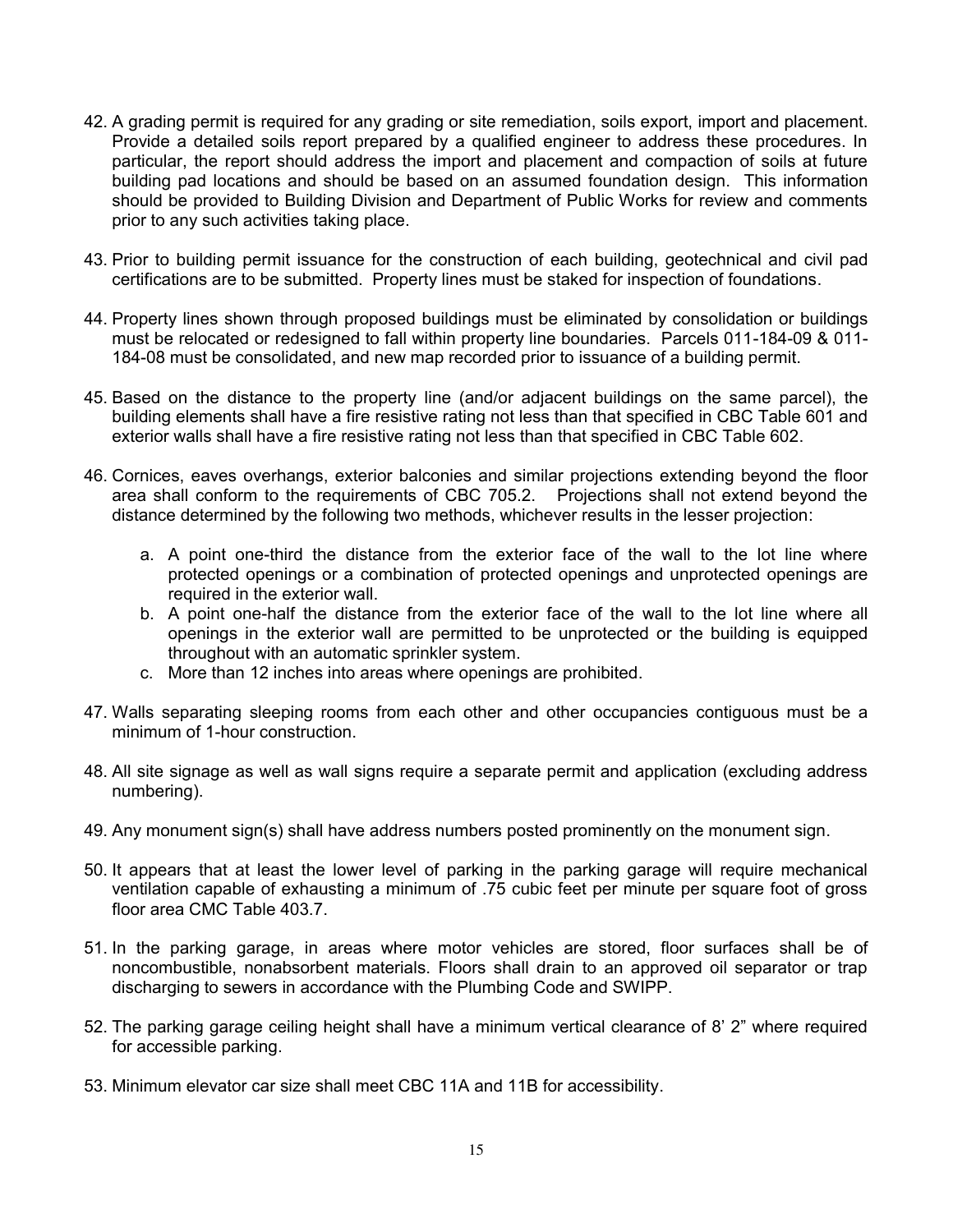- 54. This project shall provide not less than one medical emergency service elevator. The medical emergency service elevator shall accommodate the loading and transport of an ambulance gurney or stretcher.
- 55. In the service areas, mechanical ventilation will be required capable of exhausting a minimum of 1.5 cubic feet per minute per square foot of gross floor area. Connecting offices, waiting rooms, restrooms, and retail areas shall be supplied with conditioned air under positive pressure.
- 56. The proposed facility shall be designed to provide access to the physically disabled in accordance with the requirements of Title-24, California Code of Regulations. For existing buildings and facilities when alterations, structural repairs or additions are made, accessibility improvements for persons with disabilities may be required. Improvements shall be made, but are not limited to, the following accessible features:
	- a. Path of travel from public transportation point of arrival
	- b. Routes of travel between buildings
	- c. Accessible parking
	- d. Ramps
	- e. Primary entrances
	- f. Sanitary facilities (restrooms)
	- g. Drinking fountains & Public telephones (when provided)
	- h. Accessible features per specific occupancy requirements
- 57. The site development of items such as common sidewalks, parking areas, stairs, ramps, common facilities, etc. are subject to compliance with the accessibility standards contained in Title-24, California Code of Regulations. Pedestrian access provisions should provide a minimum 48" wide unobstructed paved surface to and along all accessible routes. Items such as signs, meter pedestals, light standards, trash receptacles, etc., shall not encroach on this 4' minimum width. Also, note that sidewalk slopes and side slopes shall not exceed published minimums per California Title 24, Part 2. The civil, grading and landscape plans shall address these requirements to the extent possible.
- 58. Multistory apartment or condominium on the ground floor in buildings with no elevator at least 10 percent but no less than one of the multistory dwellings in apartment buildings with three or more and condos with four or more dwellings shall comply with the following:
	- a) The primary entry to the dwelling unit shall be on an accessible route unless exempted by site impracticality tests in CBC Section 1150A.
	- b) At least one powder room or bathroom shall be located on the primary entry level, served by an accessible route.
	- c) All rooms or spaces located on the primary entry level shall be served by an accessible route. Rooms and spaces located on the primary entry level and subject to this chapter may include but are not limited to kitchens, powder rooms, bathrooms, living rooms, bedrooms or hallways
- 59. Multifamily dwelling and apartment accessible parking spaces shall be provided at a minimum rate of 2 percent (2%) of the covered multifamily dwelling units. At least one space of each type of parking facility shall be made accessible even if the total number exceeds 2 percent (2%).
- 60. When parking is provided for multifamily dwellings and is not assigned to a resident or a group of residents, at least 5 percent (5%) of the parking spaces shall be accessible and provide access to grade-level entrances of multifamily dwellings and facilities (e.g. swimming pools, club houses,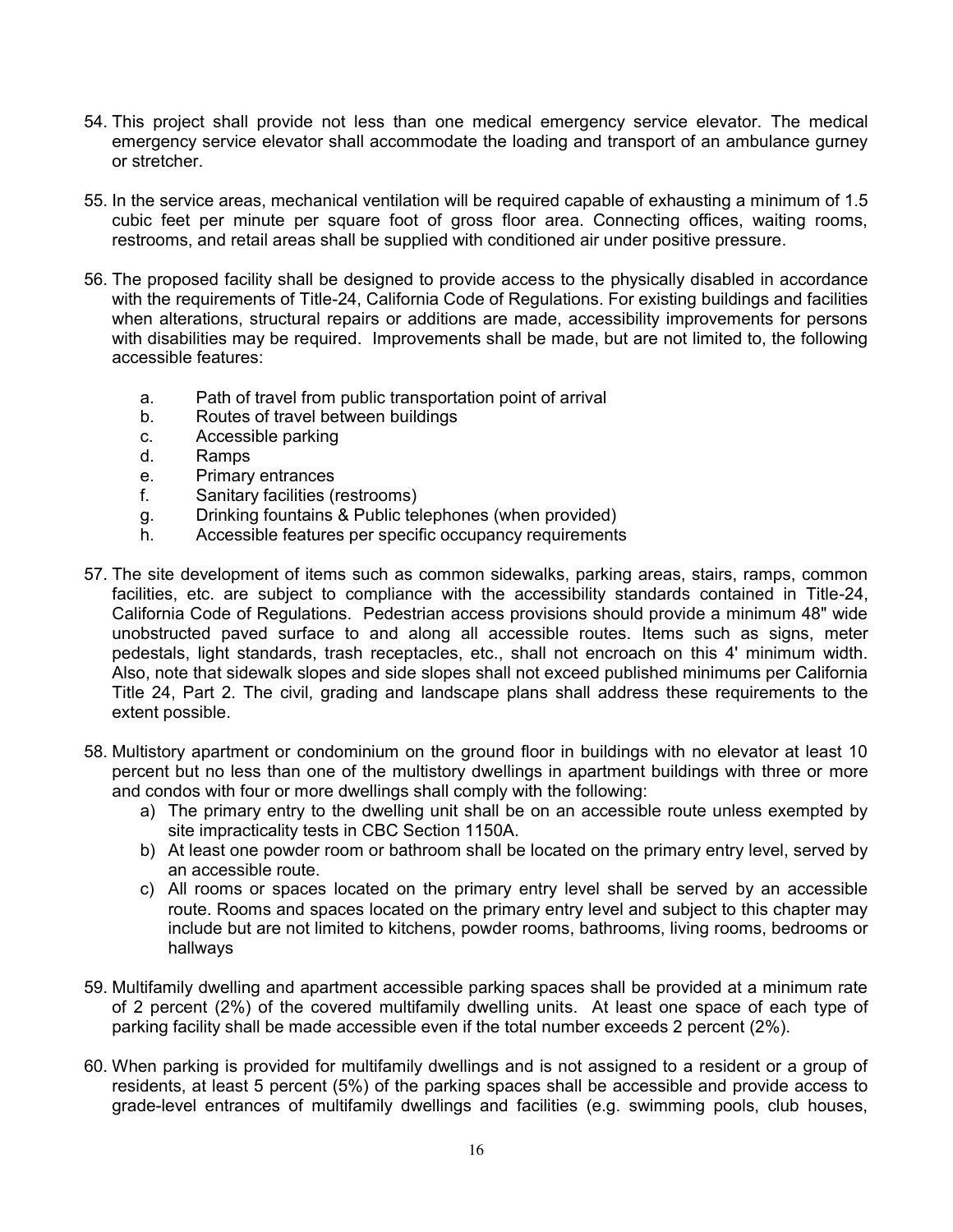recreation areas and laundry rooms) that serve the dwellings. Accessible parking spaces shall be located on the shortest accessible route to an accessible building, or dwelling unit entrance.

| <b>Total Number of Parking</b><br><b>Spaces</b><br>Provided | Minimum Required Number of<br>H/C Spaces                        |
|-------------------------------------------------------------|-----------------------------------------------------------------|
|                                                             |                                                                 |
| 1 to 25                                                     | 1                                                               |
| 26 to 50                                                    | 2                                                               |
| 51 to 75                                                    | 3                                                               |
| 76 to 100                                                   | 4                                                               |
| 101 to 150                                                  | 5                                                               |
| 151 to 200                                                  | 6                                                               |
| 201 to 300                                                  |                                                                 |
| 301 to 400                                                  | 8                                                               |
| 401 to 500                                                  | 9                                                               |
| 501 to 1,000                                                | Two percent of total                                            |
| 1,001 and over                                              | Twenty, plus one for each 100<br>or fraction thereof over 1,001 |

61. Public accommodation disabled parking spaces must be provided according the following table and must be uniformly distributed throughout the site:

62. At least one disabled parking space must be van accessible; 9 feet wide parking space and 8 feet wide off- load area, or 17' wide overall. Additionally, one in every eight required handicap spaces must be van accessible.

## San Rafael Sanitation District

- 63. The building permit plans shall include Civil/Utility drawings which shows the sewer lateral design in compliance with the San Rafael Sanitation District Standard Specifications, including pipe information (pipe type, pipe size, inverts and slope) and a backflow preventer near the building.
- 64. Please add the following note to the Utility Plans: Notify the San Rafael Sanitation District Inspector, Rolando Calvo (415.485.3194 or Rolando.calvo@cityofsanrafel.org), 72 hours prior to start of sanitary sewer construction.

## San Rafael Fire Department, Fire Prevention Bureau

- 65. The design and construction of all site alterations shall comply with the current editions of the California Fire Code and City of San Rafael Ordinances and Amendments.
- 66. Deferred submittals for the following fire protection systems shall be submitted to the Fire Prevention Bureau for approval and permitting prior to installation of the systems:
	- a) Fire sprinkler plans (Deferred submittal to the Fire Prevention Bureau)
	- b) Fire standpipe system plans (Deferred submittal to the Fire Prevention Bureau)
	- c) Fire Alarm system plans (Deferred submittal to the Fire Prevention Bureau)
	- d) Fire Underground plan (Deferred submittal to the Fire Prevention Bureau)
	- e) Kitchen Hood Automatic Fire-Extinguishing System plans (Deferred submittal to the Fire Prevention Bureau).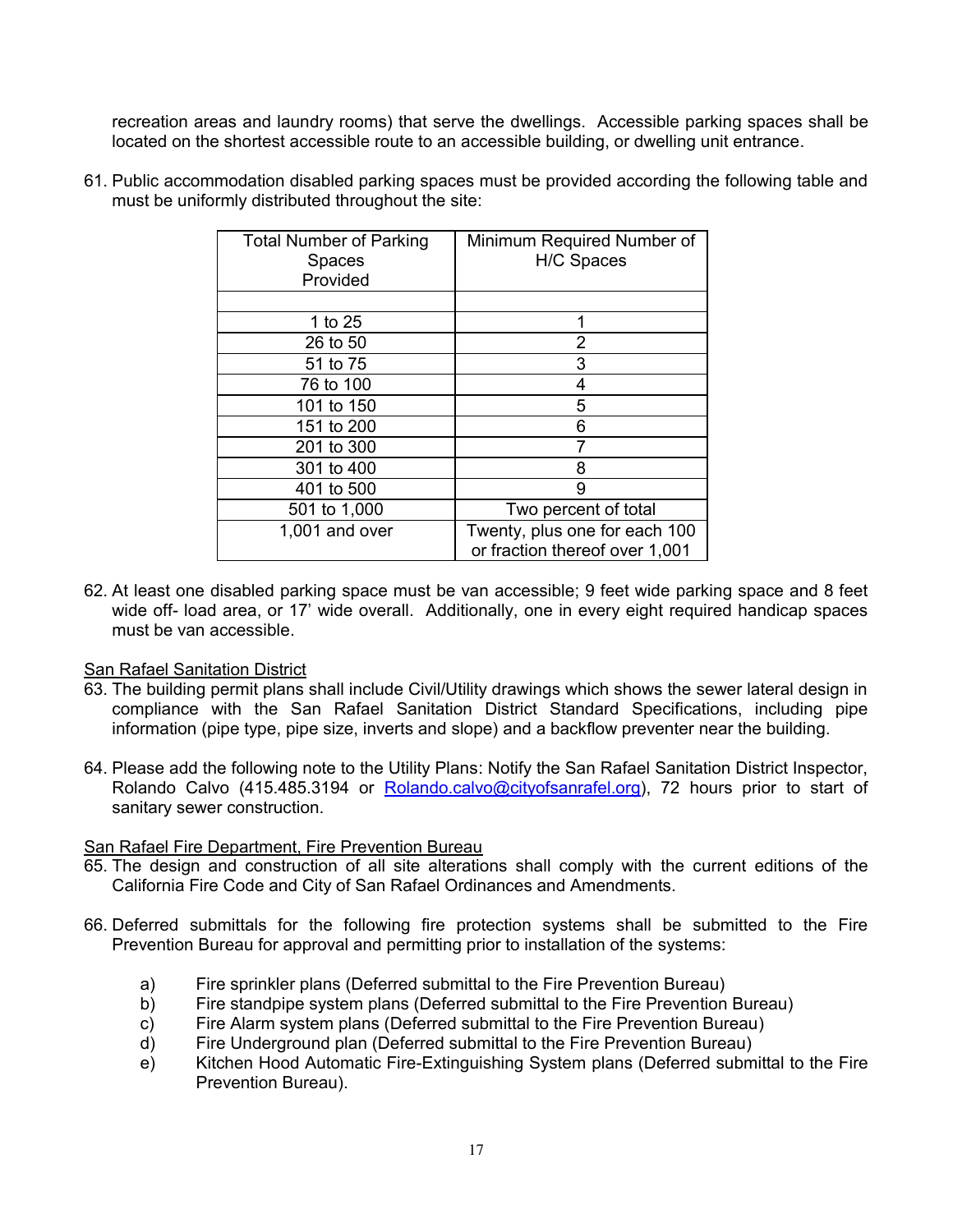- 67. A Fire apparatus access plan shall be prepared for this project. The fire apparatus plans shall show the location of the following:
	- a) Designated fire apparatus access roads.
	- b) Red curbs and no parking fire lane signs.
	- c) Onsite fire hydrants.
	- d) Fire Department Connection (FDC).
	- e) Double detector check valve.
	- f) Street address sign.
	- g) Recessed Knox Box
	- h) Fire Alarm annunciator panel.
	- i) NFPA 704 placards
	- j) Note the designated fire apparatus access roads and fire hydrant shall be installed and approved by the Fire Prevention Bureau prior construction of the building.
- 68. A Knox Box is required at the primary point of first response to the building. A recessed mounted Knox Box #3200 Series is required for his project. The Knox Box shall be clearly visible upon approach to the main entrance from the fire lane. Note that the Know Box must be installed between 72-78" above finished grade. Please show the location of the Knox Box on the plans (https://www.knoxbox.com/commercial-knoxboxes/).
- 69. A Knox key is required for driveway or access road automatic gates (https://www.kbnoxbox.com/gate-keys-and-padlocks/).
- 70. When a building is fully sprinklered all portions of the exterior building perimeter must be located within 250-feet of an approved fire apparatus access road:
	- a) The minimum width of the fire apparatus access road is 20-feet.
	- b) The minimum inside turning radius for a fire apparatus access road is 28-feet.
	- c) The fire apparatus access road serving this building is more than 150-feet in length so an approved turn-around is required.
- 71. As the building is over 30 feet in height, an aerial fire apparatus access roadway is required parallel to one entire side of the building:
	- a) The Aerial apparatus access roadway shall be located within a minimum 15 feet and a maximum of 30 feet from the building.
	- b) The minimum unobstructed width for an aerial fire apparatus access road is 26-feet..
	- c) Overhead utility and power lines shall not be located within the aerial fire apparatus access roadway, or between the roadway and the building.
- 72. Fire lanes must be designated with curbs painted red and contrasting white lettering stating "No Parking Fire Lane" and signs shall be posted in accordance CFC 503.3.
- 73. Hazardous Materials Placards shall be installed in accordance with NFPA 704.
- 74. Provide a Hazardous Materials Management Plan to be submitted to the Marin County Department of Public Works, CUPA.
- 75. Provide address numbers plainly visible from the street or road fronting the property. Numbers painted on the curb do not qualify as meeting this requirement. Numbers shall contrast with the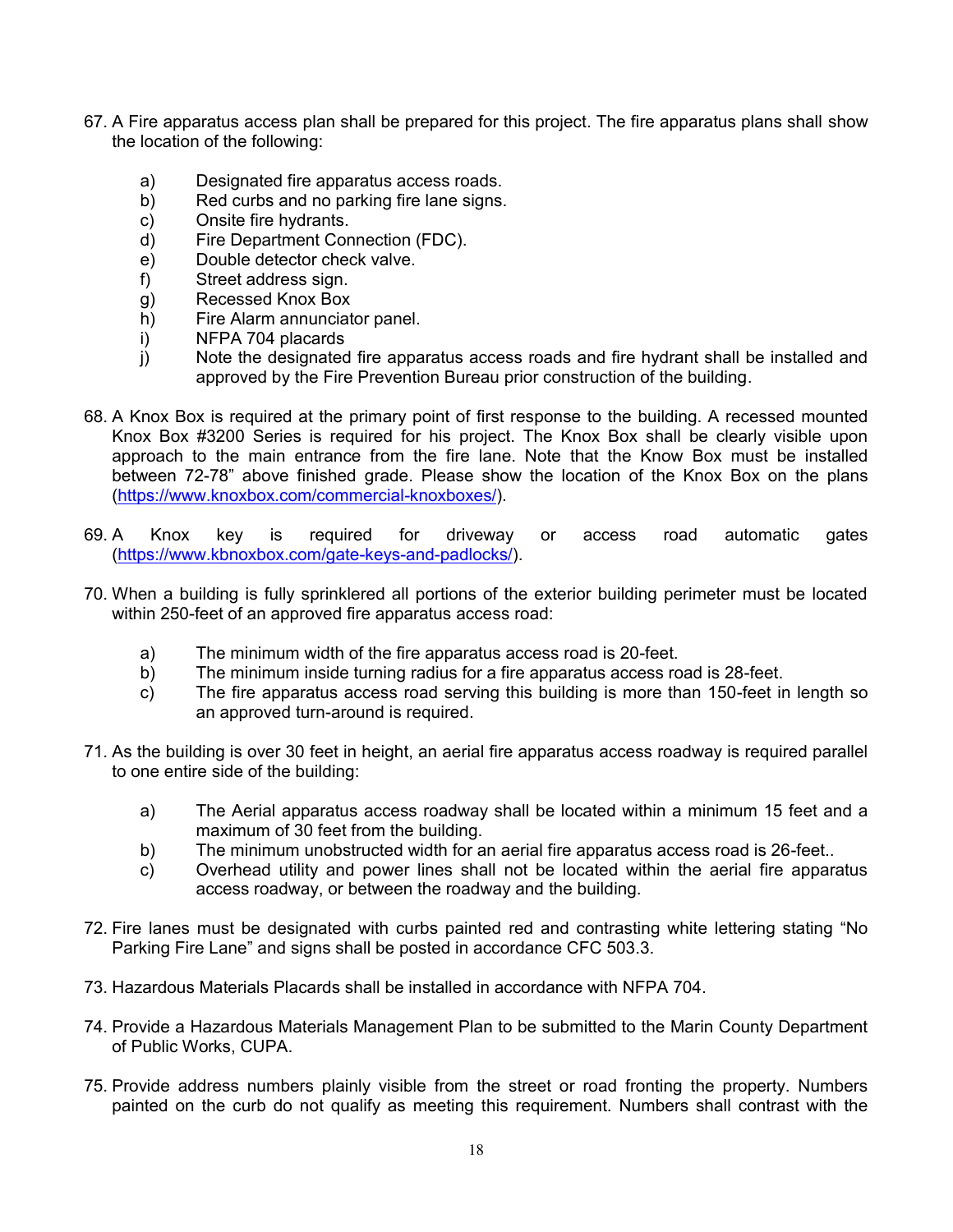background and shall be Arabic numbers or letters. Numbers shall be internally or externally illuminated in all new construction or substantial remodels. Number sizes are as follows: For commercial –  $6$ " tall with  $\frac{1}{2}$ " stroke. Larger sizes might be required by the fire code official or in multiple locations for buildings served by two or more roads.

- 76. During construction, contractor is required to conform to the provisions of CA Fire Code Chapter 33 FIRE SAFETY DURING CONSTRUCTION AND DEMOLITION.
- 77. During construction, all secured access points must be equipped with Fire Department approved locks.
- 78. During construction, a plainly visible all-weather sign must be posted in a conspicuous location that provides 24-hour emergency contact information.
- 79. During construction, if warranted by the decision of the fire chief, an approved fire watch will be provided during all hours when the construction site is not occupied by construction staff.
- 80. Contact the Marin Municipal Water District (MMWD) to make arrangements for MMWD to provide adequate water supply service for the required fire protection system.

# *During Construction*

#### Marin Municipal Water District

- 81. District records indicate that the property's current annual water entitlement is insufficient to meet the water demand for the project and the purchase of additional water entitlement will be required. Additional water entitlement will be available upon request and fulfillment of the following requirements:
	- a) Pay the appropriate fees and charges.
	- b) Comply with all indoor and outdoor requirements of District Code Title 13 Water Conservation. Indoor plumbing fixtures shall meet specific efficiency requirements. Landscape, irrigation, grading and fixture plans shall be submitted to the District for review and approval. Any questions regarding District Code Title 13 – Water Conservation should be directed to the District's Water Conservation Department at (415) 945-1497. You may also find information on the District's water conservation requirements online at www.marinwater.org.
	- c) Comply with the backflow prevention requirements, if upon the Districts review backflow protection is warranted, including installation, testing and maintenance. Questions regarding backflow requirements should be directed to the Backflow Prevention Program Coordinator at (415) 945-1558.
	- d) Use of recycled water is required, where available, for all approved uses, including irrigation and the flushing of toilets and urinals. Questions regarding the use of recycled water should be directed to (415) 945-1558.
	- e) Installation of gray water recycling systems is required when practicable.

## Pacific Gas & Electric

82. Electric and gas service to the project site will be provided in accordance with the applicable extension rules, which are available on PG&E's website at http://www.pge.com/myhome/customerservice/other/newconstruction or contact (800) PGE-5000. It is highly recommended that PG&E be contacted as soon as possible so that there is adequate time to engineer all required improvements and to schedule any site work.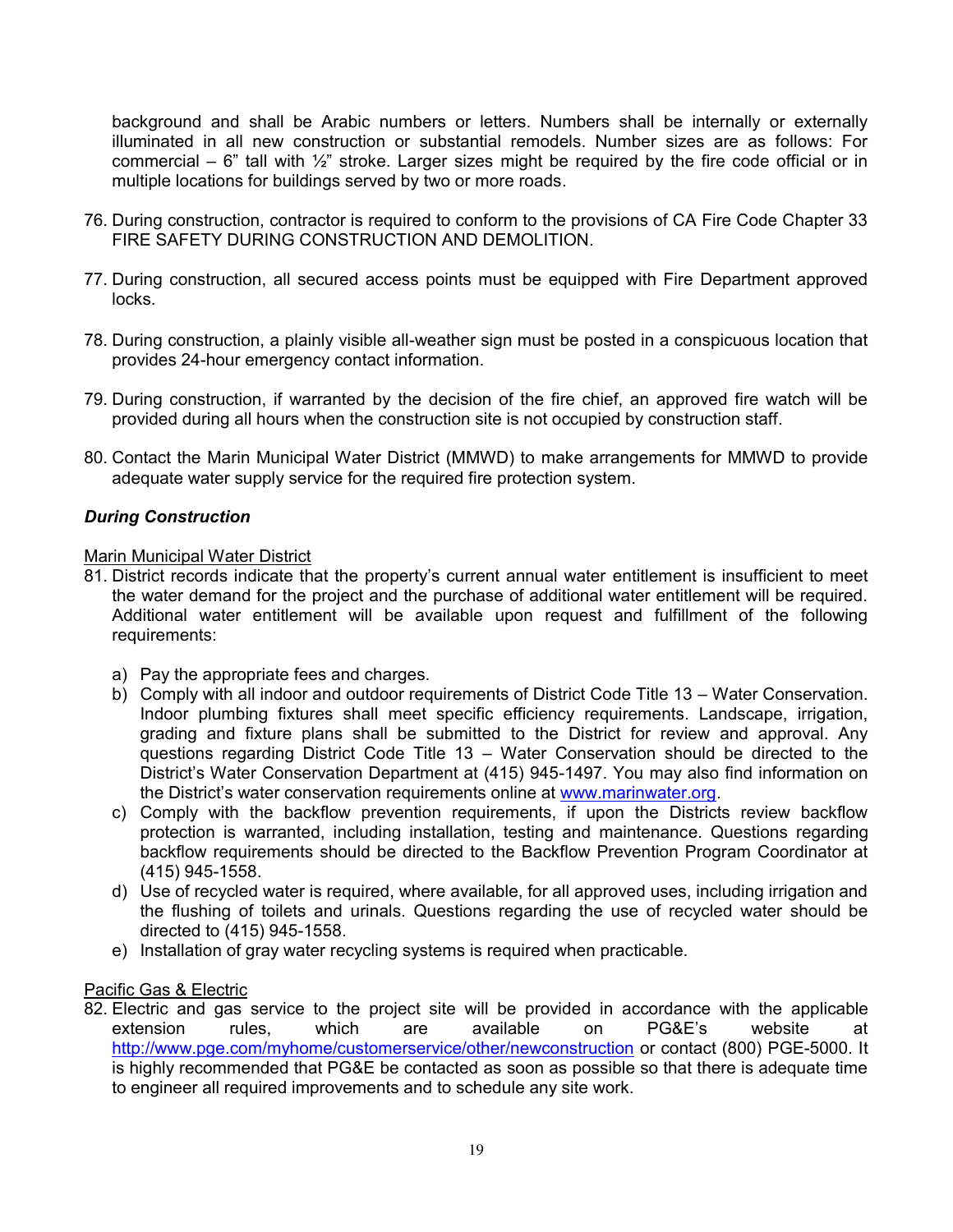- 83. The cost of relocating any existing PG&E facilities or conversion of existing overhead facilities to underground shall be the sole responsibility of the applicant or property owner.
- 84. Prior to the start excavation or construction, the general contractor shall call Underground Service Alert (USA) at (800) 227-2600 to have the location of any existing underground facilities marked in the field.

#### Community Development Department, Planning Division

85. The project shall minimize the potential air quality impacts to adjacent residences during all grading and construction activities by implementing best management practices (BMPs), as identified the air quality analysis submitted with the project application (Illingworth & Rodkin, dated November 30, 2017, Page 3).

## *Prior to Occupancy*

Community Development Department, Planning Division

- 86. Final inspection of the project by the Community Development Department, Planning Division, is required. The applicant shall contact the Planning Division to request a final inspection upon completion of the project. The final inspection shall require a minimum of 48-hour advance notice.
- 87. All landscaping and irrigation shall be installed prior to occupancy.
- 88. The landscape architect for the project shall submit a letter to the Planning Division, confirming the landscaping has been installed in compliance with the approved project plans and the irrigation is fully functioning.
- 89. All ground- and rooftop-mounted mechanical equipment shall be fully screened from public view.
- 90. All trash enclosures shall be fully screened from public view.

## *After Occupancy*

Community Development Department, Planning Division

91. Following the issuance of a Certificate of Occupancy, all new exterior lighting shall be subject to a 90-day lighting level review period by the City to ensure that all lighting sources provide safety for the building occupants while not creating a glare or hazard on adjacent streets or be annoying to adjacent residents. During this lighting review period, the City may require adjustments in the direction or intensity of the lighting, if necessary. All exterior lighting shall include a master photoelectric cell with an automatic timer system, where the intensity of illumination shall be turned off during daylight.